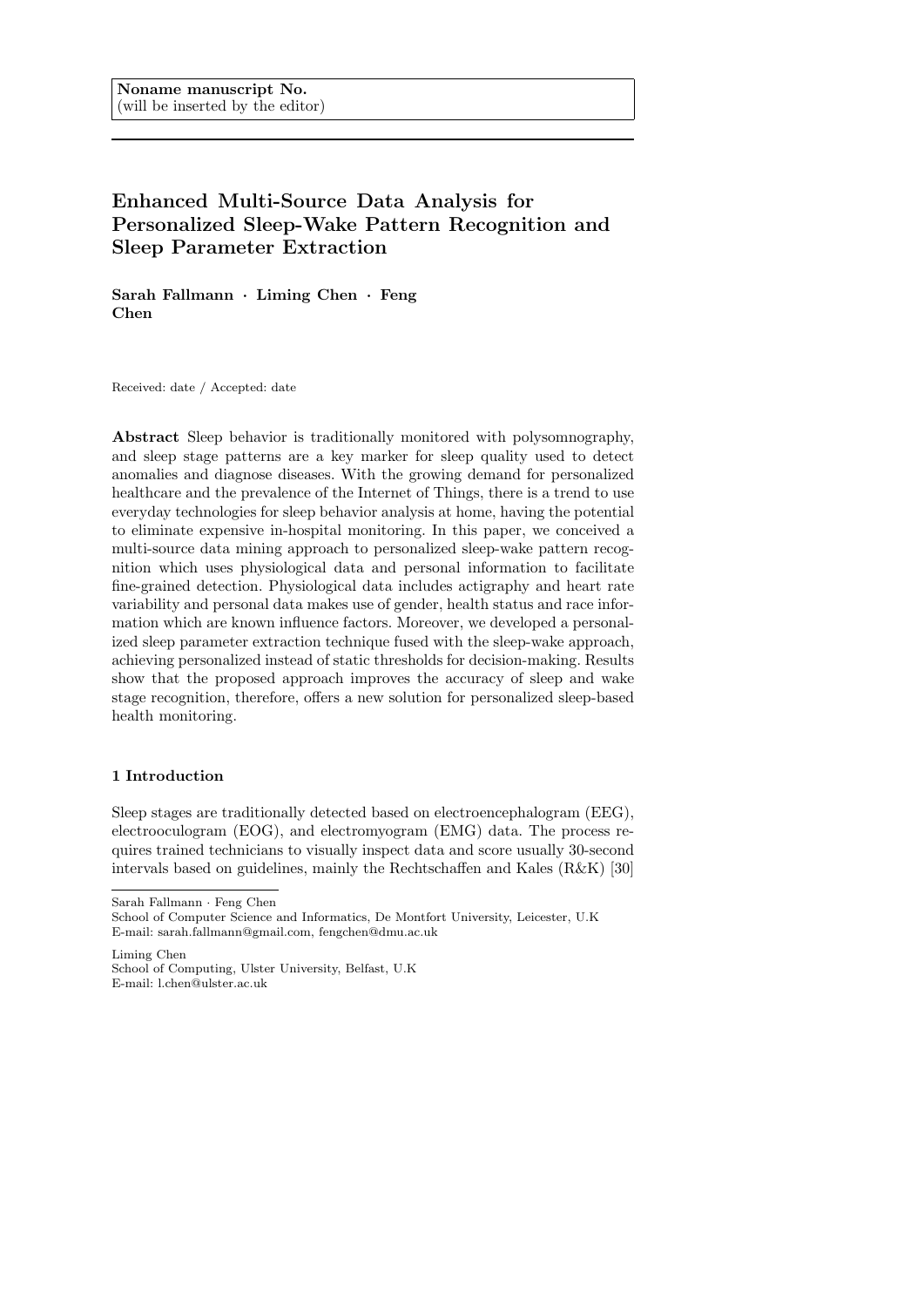method or the American Academy of Sleep Medicine (AASM) [1]. The specific sleep stages can be divided into S1, S2, S3, S4, Rapid Eye Movement (REM), and wake [30] or N1, N2, N3, REM, and wake [1], where N3 is integrating S3 and S4 stages. Recently data analysis approaches to automatically detecting sleep stage are introduced to decrease the trained scoring technicians' workload, this has been proven helpful and is already adopted in certain settings. The approach to test against one technician is limited as technicians' scoring is subjective, i.e., have an individual component in the scoring process; therefore, the agreement is not always present [19]. This means that machine-learning approaches help to improve automation, but have also potentially learned one rater's style.

To collect sleep behavior data at home, and provide an unbiased data source for doctors, sensor technology is applied for detecting sleep stages [13, 9, 6]. Sleep parameters such as sleep onset latency (SOL) help to interpret the overall sleep quality; usually, extracted from sleep-wake behavior when monitored at home from acceleration data, but still lack in comparison to golden standards such as polysomnography (PSG). Home-monitoring sensors provide an unbiased data source, as data are collected in a natural environment and the number of body-attached sensors is minimal, therefore, less likely to influence sleep behavior compared to PSG [26]. In this context, a number of sensors such as actigraphy [17, 15, 27], photoplethysmography (PPG) [36], ballistocardiography [29], and non-contact microphones [7] have been applied to detect sleep-wake patterns and some progress has been made. The limitations of current methods are: (1) The use of an one-model-fits-all approach, trained and tested on (2) too small and (3) non-diverse datasets, (4) extracting too many features and (5) many factors influence sleep but have not been included in sleep stage detection. Non-diverse datasets contain, e.g., only healthy participants, but diversity is considered important during training [19] to provide a generalizable method. Especially important is to consider the performance of healthy and disease-affected subjects. These generalized methods follow an one-model-fits-all approach, even though, studies have shown sleep behavior differs for individuals based on factors such as biological factors, age, and lifestyle [32, 15]. Moreover, imbalanced data are usually applied in training, which can lead to restrictions for the model, being unable to reliably classify all stages as it is biased towards the majority class.

This work extends our previous work on sleep-wake behavior analysis [10]. To close the aforementioned gaps, firstly, we have developed an adaptive multisource data learning approach for granular sleep-stage detection, which contributes to the existing sleep-wake classification by fusing and learning from multi-source data achieving novel features for sleep detection. Behavioral data are enhanced by establishing a flexible assessment based on different available data sources and by integrating personal information from medical history and genetic information. The approach is able to capture and characterize personal influence factors by the sleep-wake analysis at different levels of granularity. Specifically, this approach takes into consideration gender, race, and health status as influential factors. From the technological perspective, this study fo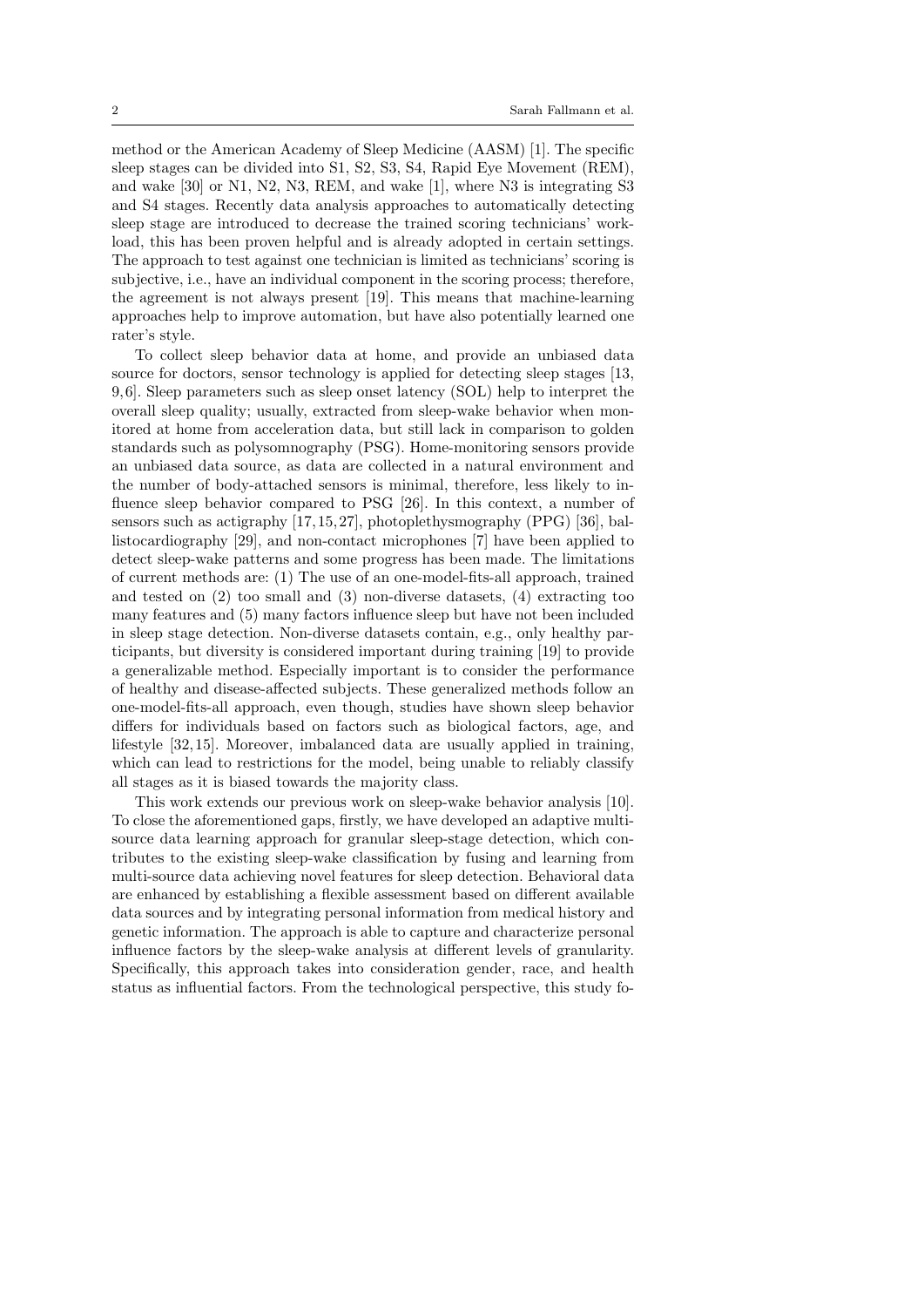cuses on the use of HRV and actigraph data, as they are relatively easy to apply at home. In addition, we combine these two data sources to generate a rich feature set which has shown to improve the performance. Technically, we propose a multilayer perceptron (MLP), i.e., a feedforward artificial neural network. The approach has been evaluated on a large, diverse and balanced dataset, therefore, providing a representative investigation. This makes the model more robust and applicable for in-home usage. Moreover, we represent the impact of the individual features on the data model performance. The novelty lays in the capability of adapting to different users by incorporating multi-source data representing influence factors for sleep. Secondly, we contribute to knowledge with an adaptive sleep parameter extraction built upon the extracted sleep-wake stages, flexible towards individual needs. Personalized thresholds-based sleep parameter extraction improves reliability compared to current static threshold-based one-model fits all approaches.

The rest of the paper is organized as follows: Section 2 reviews related work, Section 3 describes the multi-source data learning approach for sleep stage recognition and parameter extraction and Section 4 outlines the experimental design. The results are presented in Section 5 and discussed in Section 6. Finally, overall conclusions and future work are given in Section 7.

# 2 Related Work

Sleep staging has been investigated in different complexity in home environments focusing on various problems: wake-sleep classification [17, 21, 36, 37, 27, 18], REM and NREM [31, 5, 7], 4 Stages, i.e., wake, REM, light and deep sleep [39] or 5 stages [16, 38] [9]. Overall, methods usually deploy PSG as ground truth where a score is given ever 30-seconds. The basis for more complex sleep staging is a reliable sleep-wake assessment which is also relevant for sleep parameter extraction. Sleep parameter extraction, e.g., for sleep duration, means the extracted sleep-wake periods are analyzed in accordance to sleep episodes. In this work, we focus on sleep-wake staging and the extraction of sleep parameters thereof.

Many factors influence sleep and their impacts on sleep patterns can be observed. In the review of Johnson *et al.* [14], it was found that individual races show differences in sleep health and sleep disorders but research withingroups is still insufficient. Sleep disorders are defined over abnormal sleep behavior, therefore, influences sleep considerably [13]. Subjective measurement techniques found female gender to be a risk factor for poor sleep quality [33]; females have lower-quality sleep, higher SOL and wake up more often, whereas males often suffer from daytime sleepiness [24]. Influence factors are potential sources that can improve current sleep stage detection and are rarely investigated when sleep staging is performed. Current research on sleep-wake analysis mainly focuses on investigating one group of individuals, e.g. males only [27], or the combination of groups of people (healthy, elderly, and individuals with sleep restrictions) [15]. Tests on different groups of individuals are performed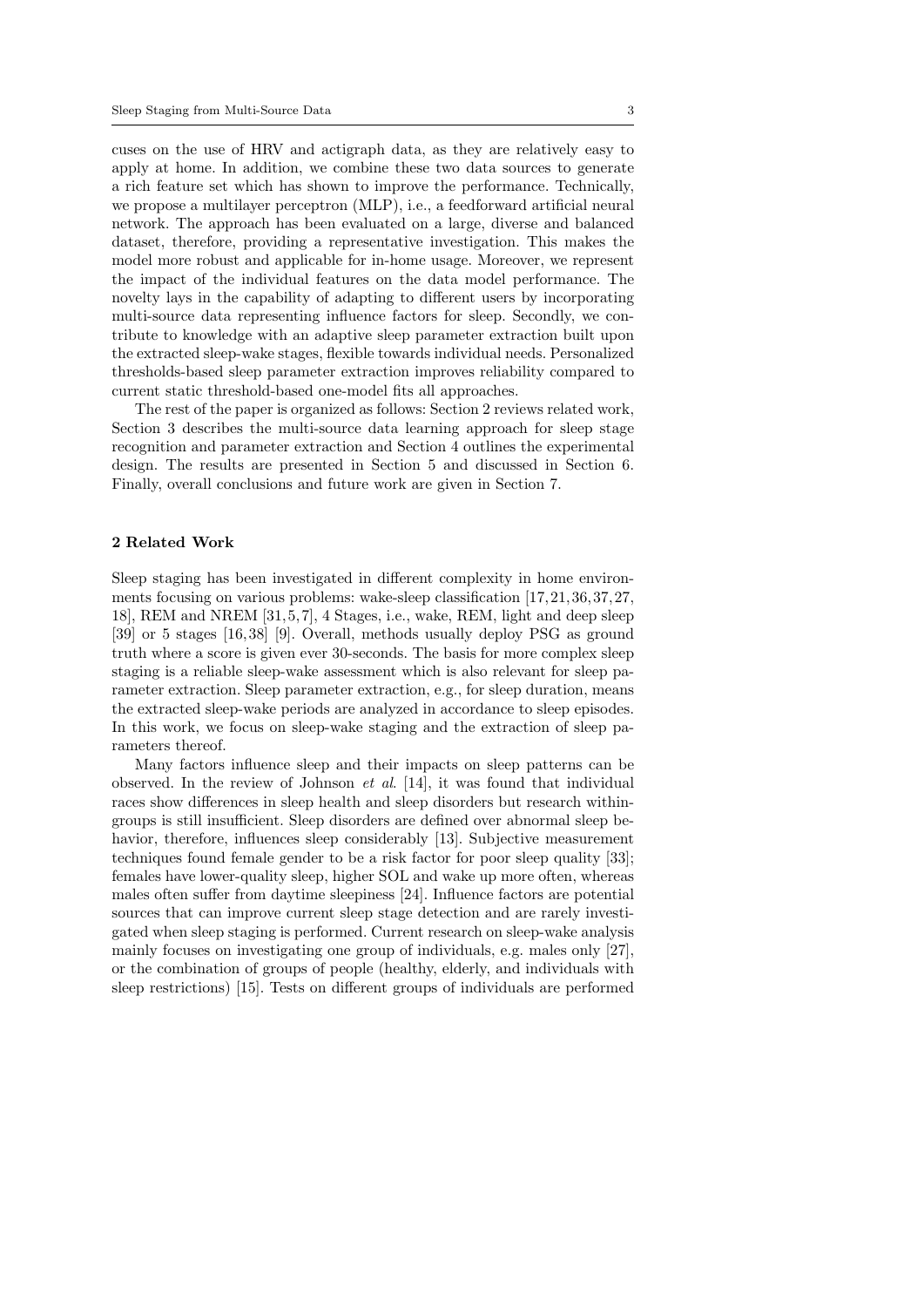[17] but the effects of influence factors on the sleep-wake analysis are not investigating and compared on the method level. Based on individual influence factors and health status changes, model parameters should be adjusted, and relevant measurements should be monitored to realize reliable sleep-wake analysis. The investigation of multi-source data would provide the possibility to incorporate influence factors and assess their influences on sleep stages in-depth, which we propose in this work.

Various sensors have been investigated for sleep staging. Relevant measurements which have proven promising in recent years for sleep-wake analysis are actigraphy [17, 15, 27], accelerometers body-worn and on the bed [37, 21], PPG [36], ballistocardiography [29], and cameras [18]. Classifying sleep from wake using accelerometers is generally performing well, as movement is known as one of the main factors to distinguish them. Movement can also be monitored by cameras which has a more precise monitoring ability but comes with major privacy issues. HRV features can be extracted from electrocardiograms (ECG), PPG and ballistocardiography by analyzing heartbeats, which are changing in response to triggers such as rest and sleep. Changes in HRV with sleep quality have been used to diagnose sleep disorders and are also successful in sleep staging [36]. Research has investigated single data sources, but fusing multiple data sources that can easily be incorporated in one device has not been explored. This multi-source data can provide more in-depth information and the reason for specific data source performance can be discussed. In the presented work, we investigate the two most promising feature sources being HRV and actigraphy data.

In general, machine-learning approaches give accurate outcomes. In contrast, data-driven equations and thresholds can be considered to be alternatives [17]. A k-nearest neighbor (kNN) approach employed on PPG data reaches an accuracy of 77.35% for 10-fold cross-validation (CV). The investigation shows the best results by combining the extracted PPG and HRV features from 10 participants suffering from sleep apnea [36]. A convolutional neural network shows improvement compares to standard sleep-wake classification increasing specificity from 54% to 68%, but decreasing sensitivity from 82% to 80%. The study involves 22 elderly from which accelerometerbased night behavior is collected [37]. Instead of attaching wearable devices to the human body, they can be placed within the environment such as in [21], where five Shimmer sensors are positioned in the bed and validated towards a Philips Actiwatch. Random forests (RFs) are investigated on the down- and over-sampled data resulting in a sensitivity of 93% and specificity of 86%. Camera recordings are validated towards PSG and compared to actigraphy performance in [18]. To extract motion frame difference and motion history are extracted from 10 subjects. This video-based system reaches an accuracy of 92.13% [18] but comes with privacy concerns. Kuo et al. [17] propose four rules from density thresholds for raw one-axis accelerometer data to distinguish sleep from wake. The approach is tested on 81 subjects having poor and good sleep efficiency (SE) and results in an accuracy of  $92.16\%$ . Khademi et al. [15] show that personalized models trained per individual perform similarly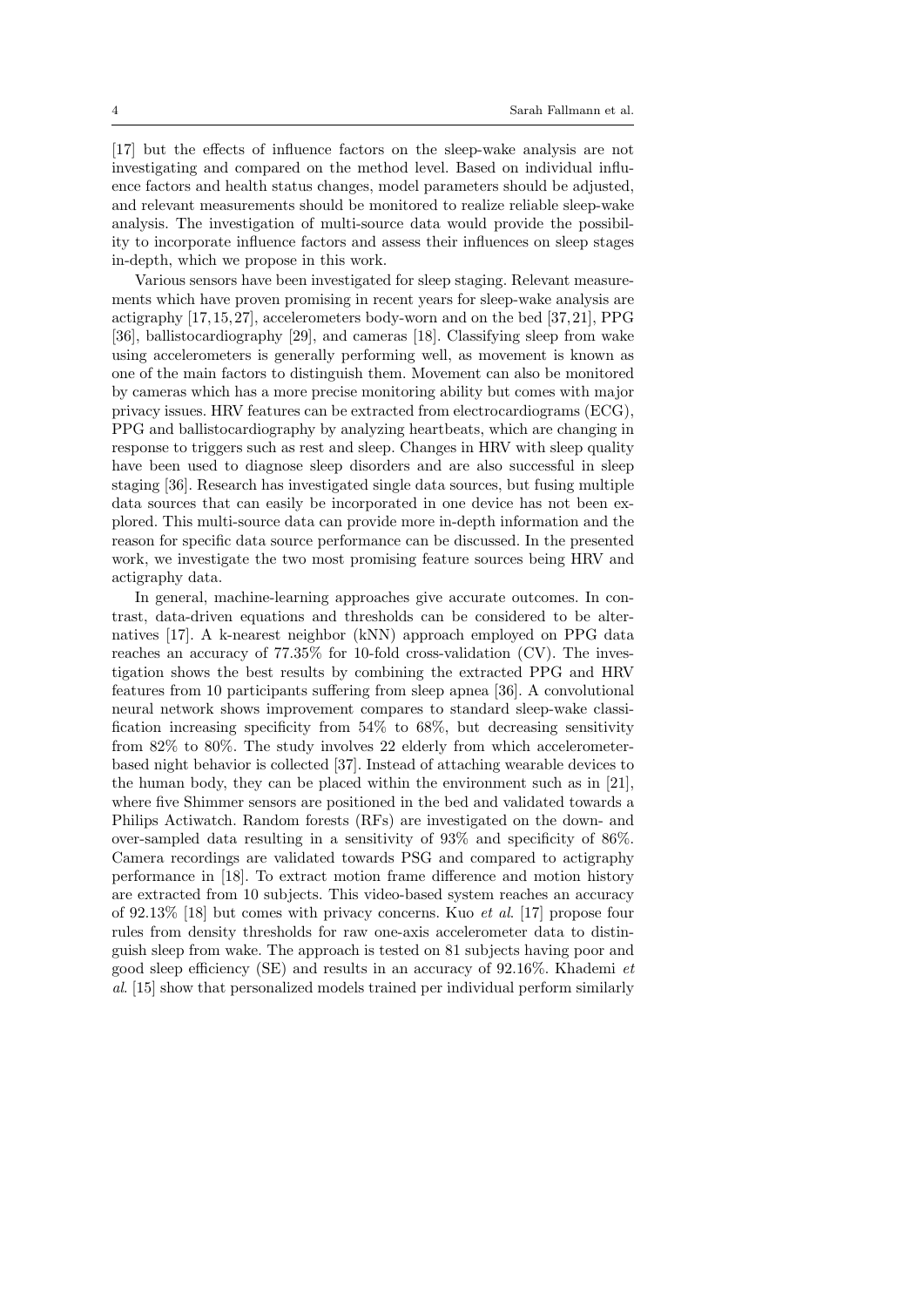compares to generalized models. The investigation is based on actigraph data collected from 54 subjects. These subjects include sleep-restricted individuals, acoustics disturbed, older adults on medication, and night workers. The overall model leads to an accuracy of 87% with extreme gradient boosting (XGB). But no significant difference in the performance could be found based on the individual characteristics investigated, i.e., gender, age, sleep disorder as well as time spent in bed. Actigraph data have also been investigated with a recurrence quantification analysis (RQA) including time aspects on 43 male participants reaching 85.3% accuracy [27].

The used methods can be divided into deep learning algorithms (convolutional neural network), instance-based algorithms (kNN), ensemble algorithms (random forest, XGB), non-linear signal analysis methods (RQA) and thresholds-based analysis. RFs are a collection of multiple decision trees that can overcome the restriction of simple decision trees [4]. A large number of deep trees can have high computational costs and use a lot of memory, similar is true for all ensemble algorithms (e.g., XGB). KNN calculates the distance to every neighbor for each prediction step and performs slowly when many predictions must be made [2]. NNs are based on layers of artificial neurons. The training process is based on weighting, from which predictions can be made even for incomplete information. NNs need long training times influenced by the number of parameters used [12], but perform fast afterward. Multilayer perceptrons (MLPs) (Artificial NNs) have to our knowledge not been performed in sleep staging but performs well for similar time-series data in the medical domain [20]. NNs with more than three layers are considered deep learning methods used due to their reliable performance. However, it is not possible to see which features are important or how the outcome is produced; additionally, since a large quantity of training data is necessary, computational costs are quite high. Overall, the number of parameters that need to be assessed are related to the computational costs, therefore, more complex-structured models are not the best choice when similar performance can be achieved with simpler models.

Using sensors in a home environment is less intervening with the sleeping habit, but still needs investigations to provide a system being able to perform accurately for different groups of subjects. It is especially important to consider differences between monitoring healthy subjects and subjects with medical conditions [19]. Overall, research is based on one-model-fits-all approaches validated on small datasets that are not diverse, excluding the impact of potential personal influence factors on the performance and especially the models. Furthermore, imbalanced data are usually used during training, resulting in a biased model towards the majority class which can introduce disadvantages. We target on these issues by proposing a multi-source data learning approach for granular sleep-wake detection, investigating a balanced diverse dataset including health status, gender, and race. These factors are known influence factors for sleep which are relevant. Furthermore, we incorporate two data sources which are promising as such actigraphy and HRV features and combine them in our multi-source dataset. This provides the possibility to assess the data source and influence factors individual ability of classifica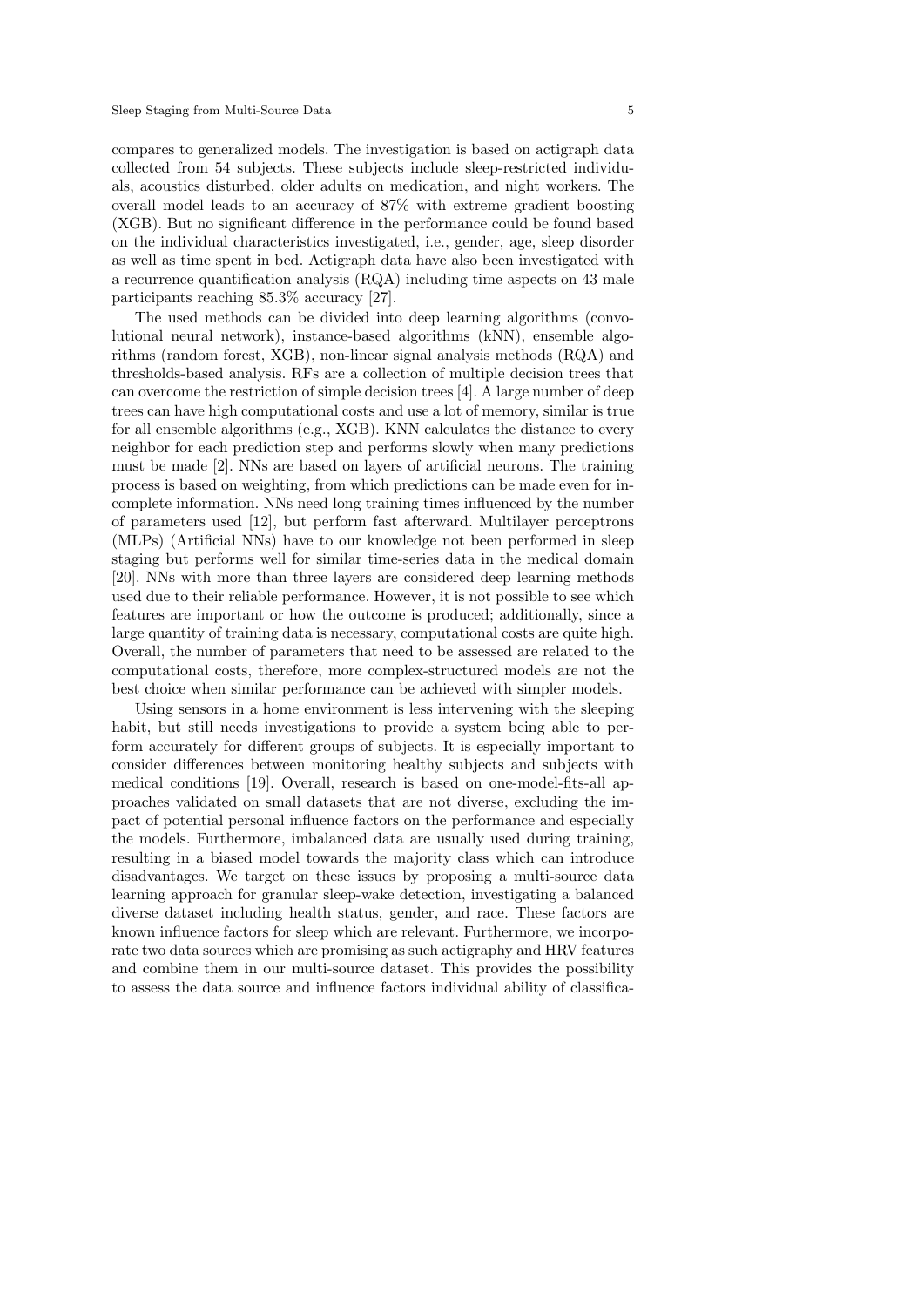tion, establish their performance differences and improvements. Furthermore, we propose a personalized sleep parameter extraction technique incorporating dynamic thresholds for sleep parameters using sleep-wake assessment.

# 3 Sleep-Wake Pattern Analysis

In this section, we describe the multi-source data learning, feature extraction, and preprocessing for sleep-stage recognition; and the personalized sleep parameter extraction technique fused with the sleep-wake recognition.

# 3.1 Multi-Source Data Learning for Sleep-Wake Recognition

We propose a multi-source data learning approach with a fine-grained structure to detect sleep and wake stages. Our aim is to move away from a one-modelfits-all approach towards a personalized approach. We consider a two-stage classification problem following the gold-standard of 30-second scoring intervals; these intervals are scored as sleep or wake stage.

A visual representation of our multi-source data learning approach is presented in Fig. 1. We incorporate two types of data: personal data, including gender, health status, and race; and physiological data, including actigraphy, HRV, or a combination of the two. The physiological information is fused with clinical history and genetic information (influence factors). Depending on the specifics of the personal data, a portion of this fused information is selected and a final dataset is assembled. The selected training datasets are pre-processed and features are extracted, which are explained in more detail in the following sections. The features are used to train MLP with one hidden layer that has the same size as the list of features. The structure is depicted in Fig. 2, which shows the number of input features  $(F_1, F_2, ..., F_n)$  and nodes in the hidden layer  $(N_1, N_2, ..., N_n)$ . The overall model consists of three layers: an input layer, a hidden layer, and an output layer. The output layer describes the classification targets, which are wake (W) and sleep (S) stages. The number of nodes is adjusted to the accessible sensory data input features, either being 18 for HRV, 7 for actigraphy, or 25 for both (details in Section 3.3). We decided on the MLP empirically based on initial experiments comparing methods considered appropriate in the literature. These methods show similar outcomes with respect to accuracy; the best outcomes across several experiments are presented here: Generalized Matrix Learning Vector Quantization, 78.2%; kNN, 79.0%; MLP, 79.1%; ada-boosting, 79.2%; and RF, 80%. A model with a simple structure that is still able to learn from the data can counteract the possibility of overfitting. MLP contains three layers and still performs well; the tested ada-boosting and RF have a more complex structure—ada-boosting is tested on 100 estimators and RF is tested with 50 estimators and a depth of 30. The results from ada-boosting and MLP are not significantly different (t-test on two related samples). Furthermore, the standard deviation (SD)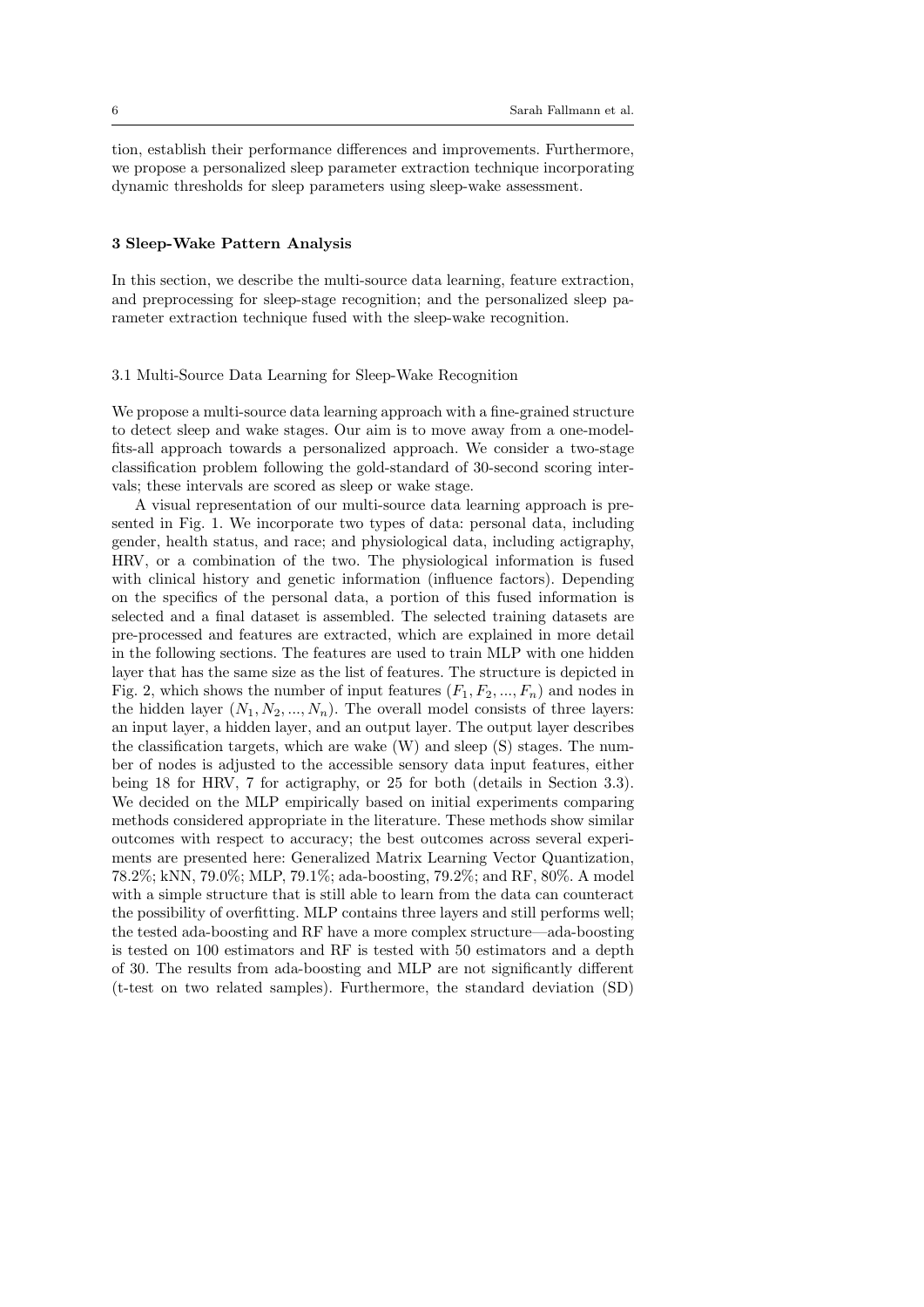

Fig. 1: The multi-source data learning approach for sleep-wake pattern detection

over the repeated experiments was lower for MLP compared to ada-boosting, therefore, was chosen, as it suggests a more stable performance. We investigated the mean squared error (MSE) for the training and test sets and found that RF was overfitting (MSE was high for testing and low for training). MLP did not show overfitting, as a consequence was chosen as being an appropriate model for further investigations.

For testing on unseen individuals, a model is selected based on the subject's personal information. Features from the physiological data are then calculated and given to the selected model to assess sleep and wake stages.

We illustrate the idea of a fine-grained adaptive structure against the traditional general approach in Fig. 3. The information used to reach a granular adaptive model details gender, race, and medical history data, i.e., health status. The health status reflects if an individual is affected by a sleep disor-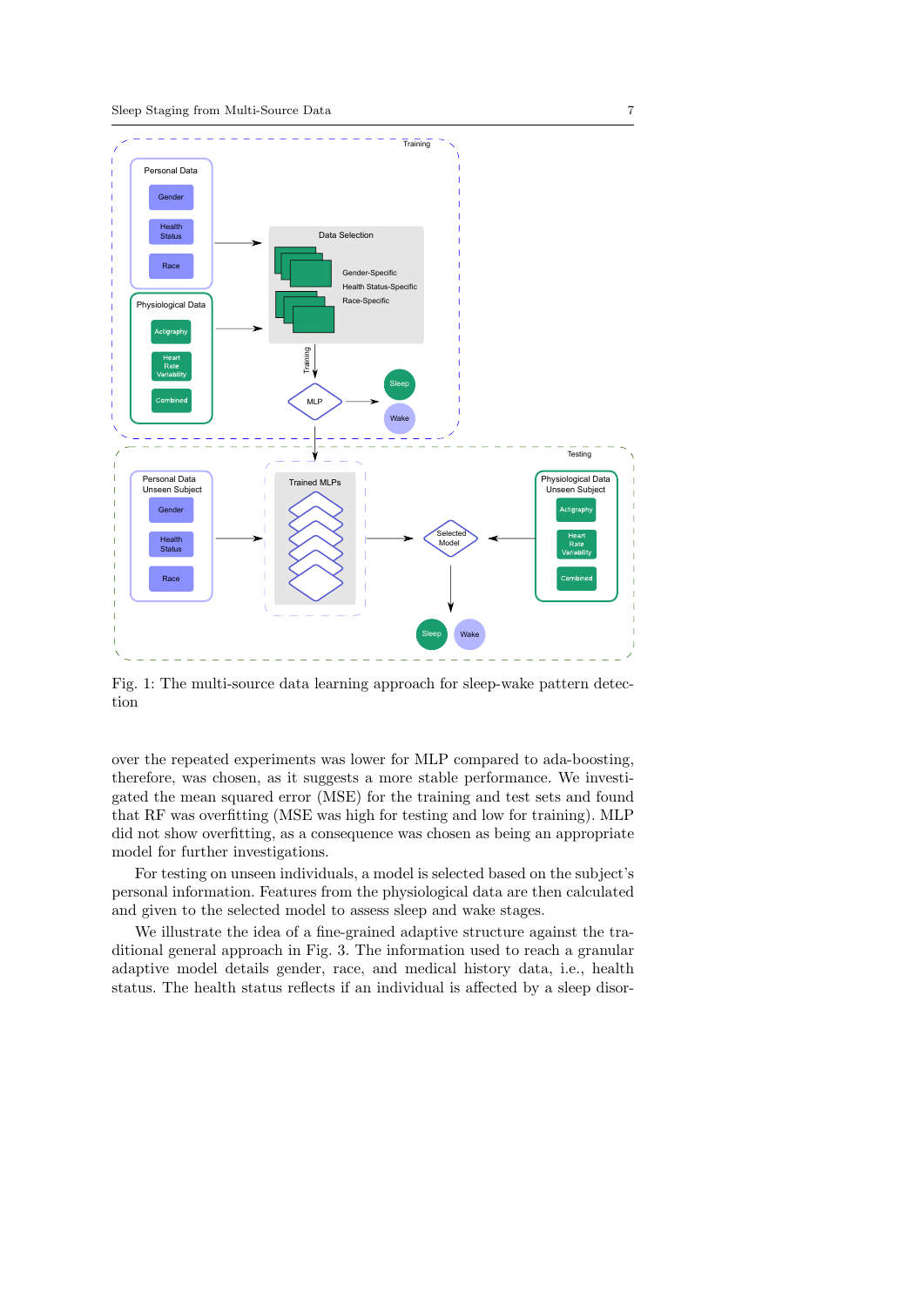

Fig. 2: Multilayer perceptron design.

der or healthy. In our tests, we include four races—White, Asian-American, African-American, and Hispanic—and three diseases—RLS, insomnia, and sleep apnoea. The standard data for general sleep-wake approaches are used to generate specific models. This data typically includes physiological data from a single data source (e.g., actigraphy or HRV). We expand upon this with multiple data sources by fusing actigraphy and HRV. Figure 3 shows the steps to achieve fine-grained models. First, gender information determines gender-specific models. Second, the health status of an individual—included if available—determines a health-status-specific classification. Third, race identification, if available, determines a race-specific model. This information can also be combined to select a model with two or all three influence factors. Each of these steps is flexible; if at least one is included, a fine-grained sleep-wake recognition approach is reached. The advantage of a fine-grained approach is that influence factors can be incorporated into individual models.

The proposed approach is designed to be adaptable to (1) available personal information and (2) available sensory data. First, the availability of gender, health status, and race is not guaranteed. Therefore, only one is necessary to reach a somewhat personalized approach. The different integrated medical history and genetic aspects can deal with different groups of individuals, e.g., female healthy Asians. Second, the approach can incorporate multiple data sources by combining calculated features through a 30-second raw data structure. This is feasible by adapting the size and overlap of the windows when calculating individual features. Generally, this approach can be applied to any data source that provides information on sleep in a similar structure. The design of our approach allows for varying levels of granularity, ranging from gender-specific to race-health-gender-specific. The system can work with the granularity of genders, health status states, and races, concrete validation details are given in Section 4.1 and presented in the 'tested on' parts.

### 3.2 AI-enabled Sleep Parameter Extraction Technique

We developed a personalized AI-enabled sleep parameter extraction technique which is fused with the sleep-wake approach described in the previous section. The steps of the technique are summarized in Fig. 4. Firstly, data coming from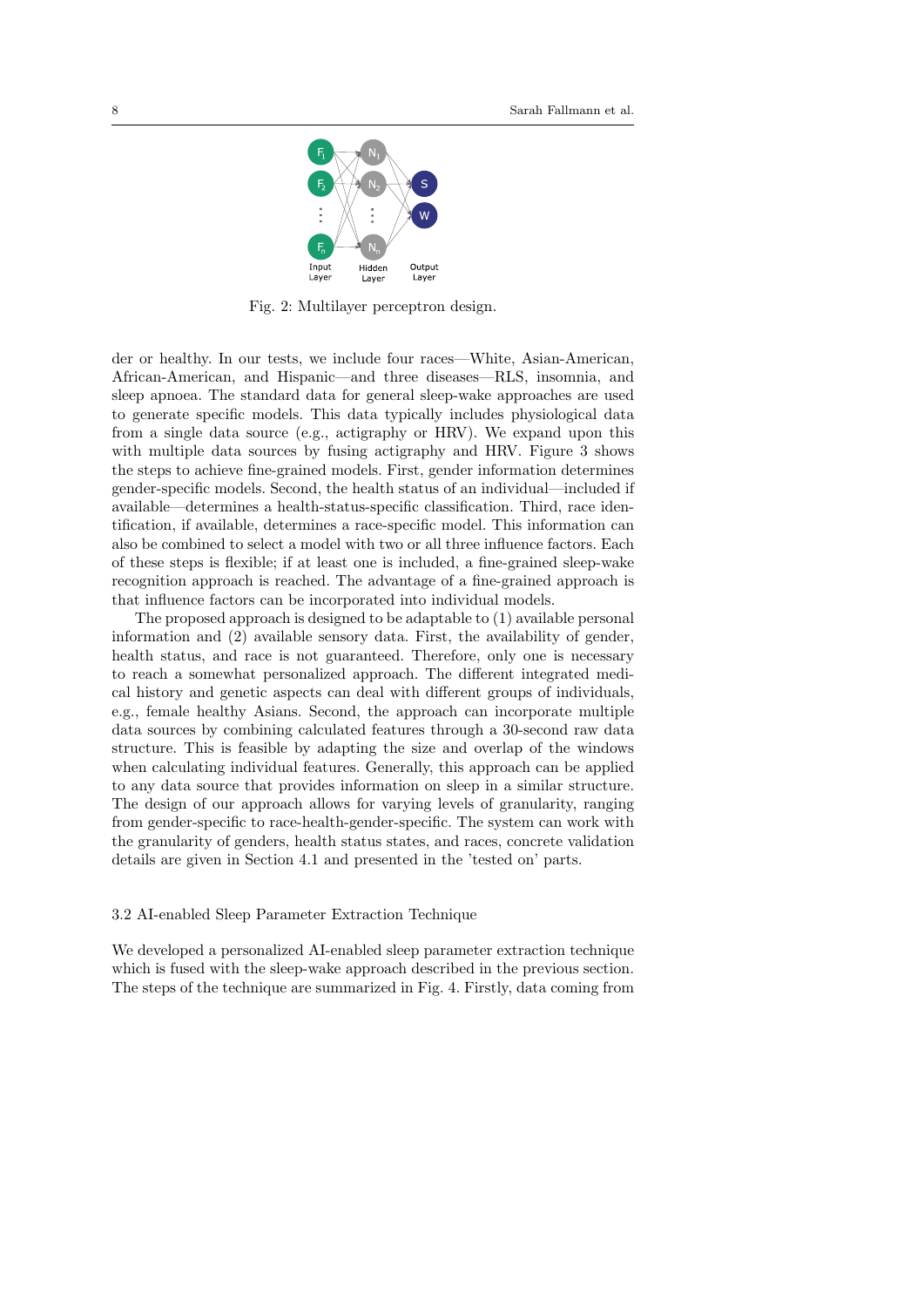

Fig. 3: Illustration of the steps from a general to a fine-grained approach.

behavioral and personal information are prepared for the sleep-wake pattern extraction. This means individuals are categorized by personal information and features are extracted, details are given in the next section. Secondly, the extracted wake-sleep patterns are standardized towards 30-second epochs (the standard interval for medical assessment). The wake-sleep episodes are the basis for sleep parameter extraction. This means, e.g., for sleep duration, the extracted sleep-wake periods are analyzed in accordance to sleep episodes. Generally, static thresholds are used to define sleep parameters not personalized to groups of individuals; e.g., the 15 minutes rule is applied [23] for SOL investigation, but research has shown that age-based variable thresholds improve the correspondence to PSG [22]. Therefore, we incorporate dynamic thresholds that change depending on personal factors. We propose to personalize the thresholds for sleep parameters based on subcategories, i.e., health status, race, and gender. Therefore, thresholds need to be adapted according to the personal information available. In this investigation, we follow an em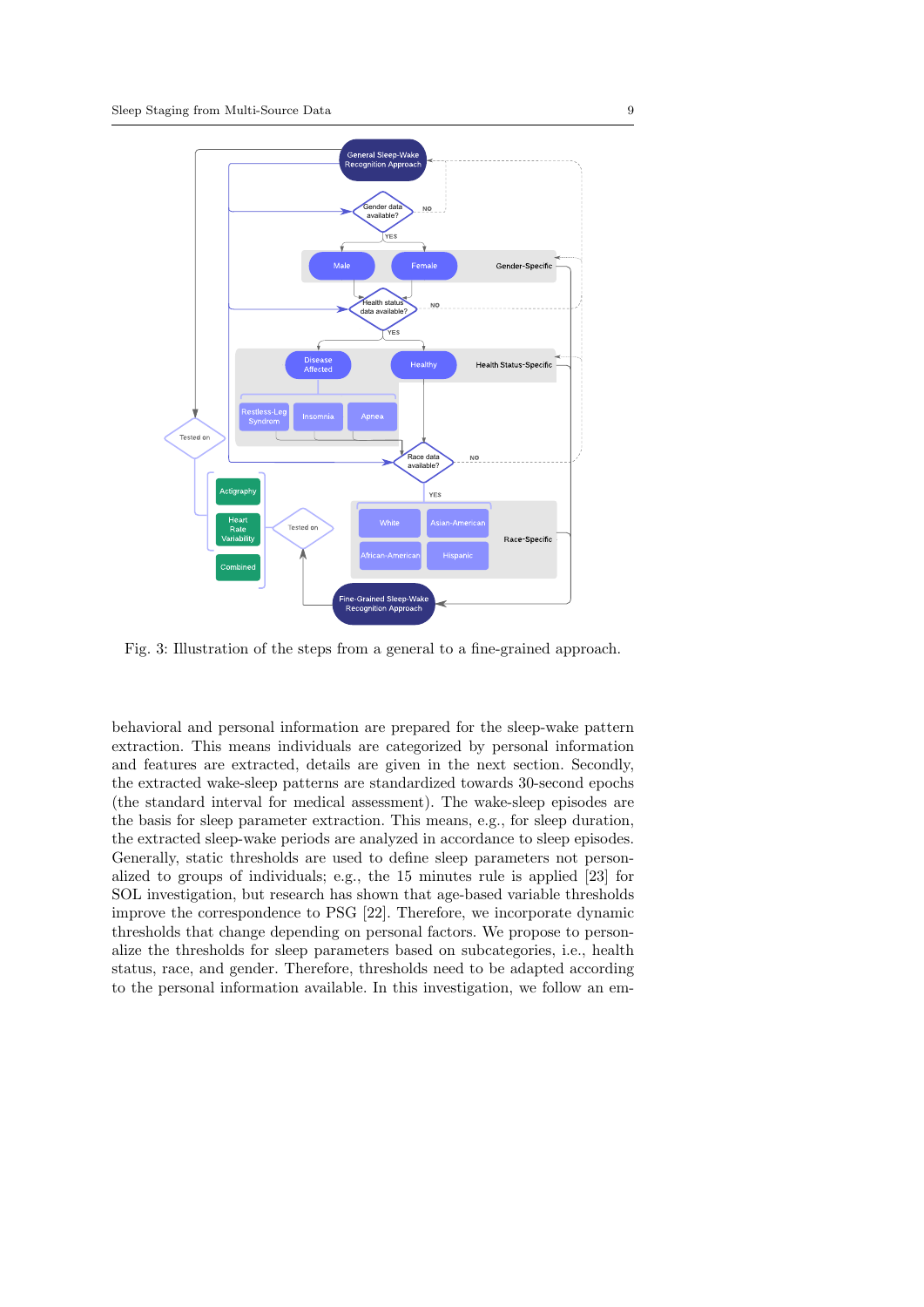pirical threshold determination applying the previously described sleep-wake pattern recognition.



Fig. 4: Personalized sleep parameter extraction.

# 3.3 Feature Extraction and Preprocessing

Feature extraction and preprocessing are essential for our approach especially for being adaptable to accessible data source information. Therefore, different sampling rates need to be adapted to a 30-second interval structure. Furthermore, we consider a balanced training and test set for sleep stages and gender.

For actigraph data, the provided data include activity counts and light data in 30-second intervals. Furthermore, we calculate the mean and SD features over 5-minute overlapping windows. Activity counts summarise the intensity of activeness at a time [8]. While light gives information about the ambient light divided into white-, red-, green- and blue-light. These light features can help to judge the day-night-rhythm [8]. Light exposure at night has shown effects on sleep, blue light increased alertness and red light increased cortisol levels [11]. Furthermore, blue light is emitted by smartphones and can help to judge a by movement unrelated wakefulness with the blue light level. Both can cause awakenings or difficulties falling asleep, therefore, they are important aspects to assess sleep and wake stages. When using light as features patterns can be learned by the MLP which reflect the influences and help better judge sleep and wake stages. Overall seven features are extracted: activity counts, mean, SD and four light features.

To extract the HRV features, an analysis based on ECG is performed by the NSRR [25] to extract QRS complexes and, therefore, R-points. The QRS complex describes three of the graphic deflections in a typical ECG. From these R-points, normal sinus beat intervals (NNs) and cardiac inter-beat intervals (RRs)—the intervals between adjacent QRS complexes—are determined (for details compare [35]). Certain intervals are excluded based on the exclusion criteria presented in [25] to remove artifacts: Excluding individuals (1) with sleep stages of  $\langle 2 \rangle$  hours, (2) with normal-to-normal-intervals (NN)  $\langle 1.000 \rangle$ , (3) NN  $< 0.35$  sec or  $> 2.5$  sec, (4)  $< 180$  NN within 5-minute windows. To receive the HRV features the information is fused into features getting values for 30-seconds each coming from 256Hz sampling rate. The idea is based on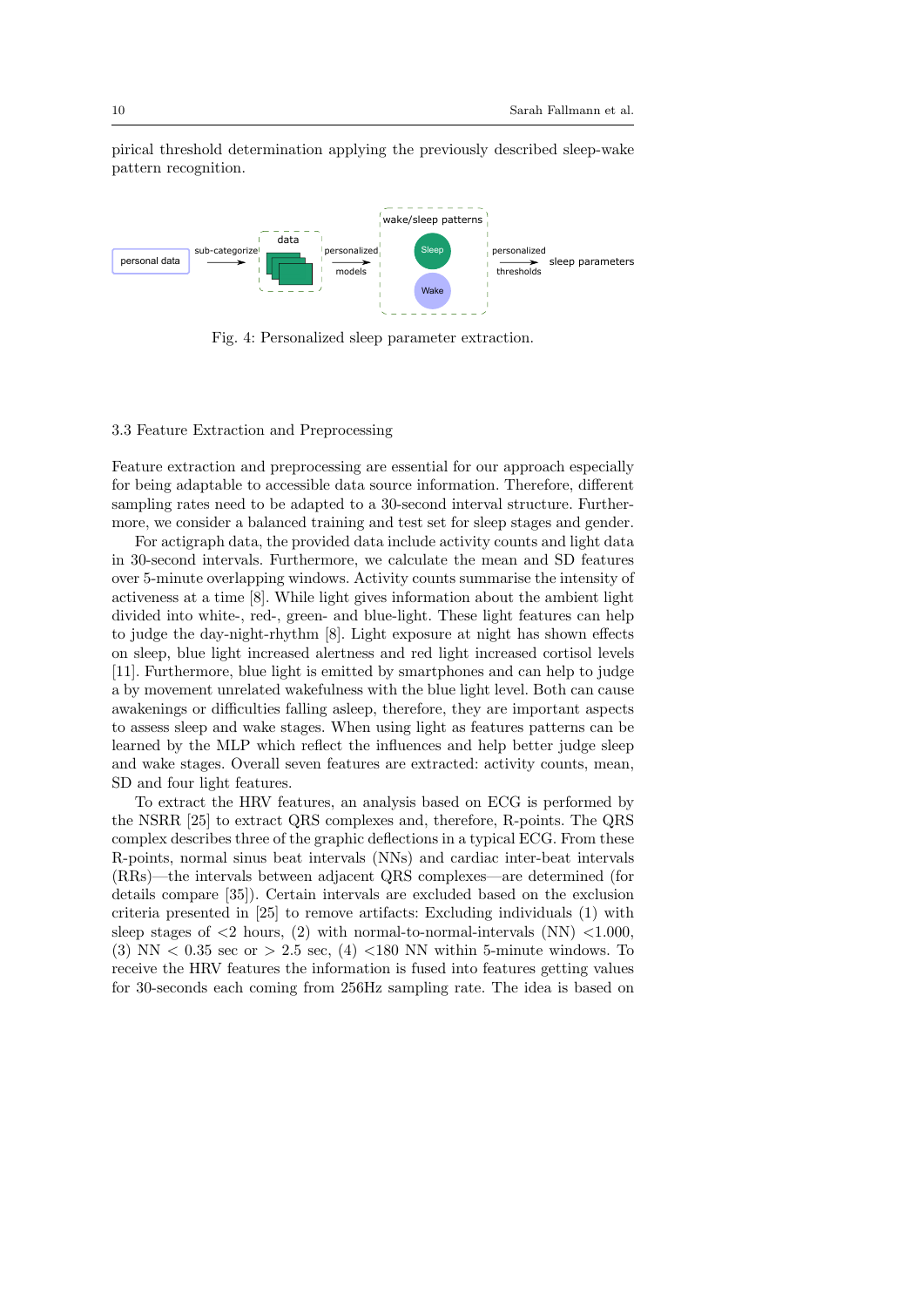| Feature                                                    | Description                                                                                                                                                                                                                                   | X                            | Feature                                                                   | x           |  |
|------------------------------------------------------------|-----------------------------------------------------------------------------------------------------------------------------------------------------------------------------------------------------------------------------------------------|------------------------------|---------------------------------------------------------------------------|-------------|--|
|                                                            | Time-Domain                                                                                                                                                                                                                                   |                              |                                                                           |             |  |
|                                                            | 30-sec Intervals<br>Whole Sleep Period                                                                                                                                                                                                        |                              |                                                                           |             |  |
| NN_RR<br><b>AVNN</b><br><b>IHR</b><br><b>SDNN</b><br>rMSSD | ratio of consecutive NNs <sup>*</sup> over all RRs <sup>*</sup><br>average of all NNs*<br>average instantaneous heart rate<br>standard deviation of all NNs*<br>square root of the mean of the squares of<br>difference between adjacent NNs* | $\mathbf{x}$<br>$\mathbf{x}$ | Tot_NN_RR<br>Tot_AVNN<br>Tot_IHR<br>Tot_SDNN<br>Tot_rMSSD                 | x           |  |
|                                                            | percentage of differences between adja-<br>cent NNs* that are                                                                                                                                                                                 |                              |                                                                           |             |  |
| pNN10<br>pNN20<br>pNN30<br>pNN40<br>pNN50                  | $>10$ ms<br>$>20$ ms<br>$>30$ ms<br>$>40$ ms<br>$>50$ ms                                                                                                                                                                                      | x<br>x<br>x                  | Tot_pNN10<br>Tot_pNN20<br>Tot_pNN30<br>Tot_pNN40<br>Tot <sub>-PNN50</sub> | x<br>x<br>x |  |
|                                                            | 5-min Intervals                                                                                                                                                                                                                               |                              |                                                                           |             |  |
| <b>SDANN</b><br><b>SDANNINDX</b>                           | standard deviation of the averages of<br>$NNs*$<br>mean of the standard deviations of NNs <sup>*</sup>                                                                                                                                        |                              |                                                                           |             |  |
|                                                            | Frequency-Domain                                                                                                                                                                                                                              |                              |                                                                           |             |  |
|                                                            | 5-min Intervals                                                                                                                                                                                                                               |                              | Whole Sleep Period                                                        |             |  |
| <b>TOTPWR</b><br><b>ULF</b><br>VLF                         | total NNs <sup>*</sup> spectral power up to 0.4 Hz<br>ultra-low $FP^*$ : [0, 0.003 Hz]<br>very low FP <sup>*</sup> : [0.003, 0.04 Hz]                                                                                                         | $\mathbf{x}$                 | Tot_TOTPWR<br>Tot_ULF<br>Tot_VLF                                          | x<br>x      |  |
| LF<br><b>HF</b><br>LFn                                     | low $FP^*$ : [0.04, 0.15 Hz]<br>high $FP^*$ : [0.15, 0.4 Hz]<br>normalized LF                                                                                                                                                                 | x<br>x                       | $Tot_LIF$<br>$Tot_I$<br>$Tot_LFn$                                         | x<br>x      |  |
| HFn<br>LF-HF-ratio                                         | normalized HF<br>the ratio of low to high $FP*$                                                                                                                                                                                               | x<br>x                       | $Tot_I$<br>Tot_LFHF                                                       | x           |  |

Table 1: HRV features which are calculated and excluded (x) based on their pre-assessed pairwise correlation.

\*NNs-normal sinus beat intervals; RRs-cardiac inter-beat intervals; FP-frequency power

the amount of extracted beats within epochs of 30 seconds. In Table 1, the extracted features are provided, divided into time- and frequency-domain features. The HRV features are calculated over 30 seconds, the whole recorded sleep period, and over 5-minute intervals according to the NSRR formulation [25, 34]. Whole night values are treated as a constant feature for data from a specific subject. Traditional resampling can cause a reduction in highfrequency components and Fast Fourier transformation needs balanced distributed samples; Lomb periodograms are used for frequency-domain spectra calculation of irregular data samples [34, 25]. Furthermore, pairwise Pearson correlated features are excluded reducing the number of features from 38 to 18 (excluded features are marked as x in Table 1).

Moreover, we apply down-sampling to reach a balanced dataset based on gender and sleep stages. As the used MLP does not look at a time series, we delete randomly different values from the majority class per repeat of CV. Moreover, the data are normalized per feature. For the case of non-gender specific training, we keep a ratio of  $1/1$  for male/female and sleep/wake stages,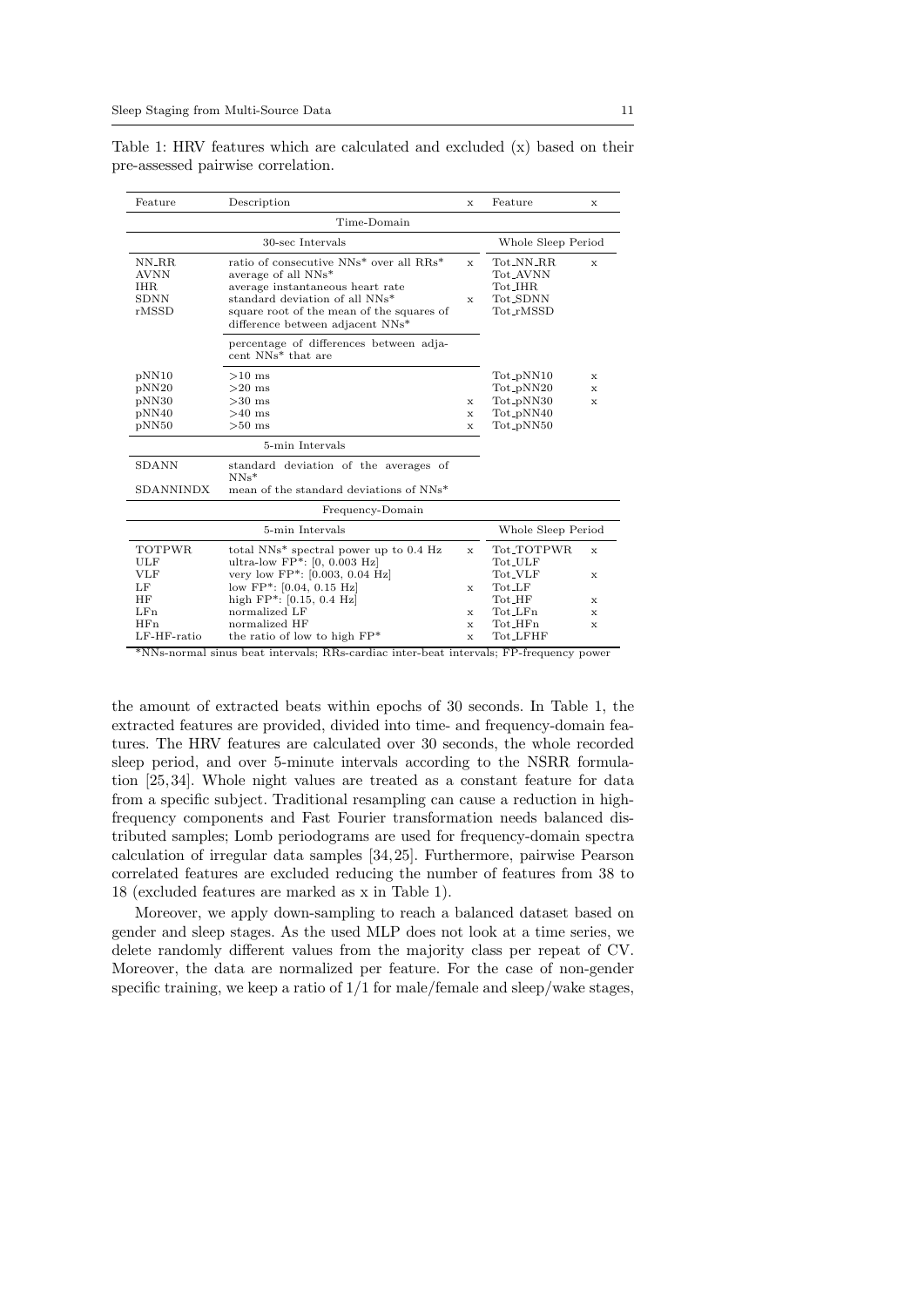creating a gender and sleep stage balanced dataset and reject those subjects which less than 400 examples of sleep-wake stages, details in Section 4.2.

### 4 Experimental Design

To validate our approach and test the necessity of personalized models tangled with granular adaptive data analysis, certain experiments are performed. We are especially interested in sleep stage recognition with actigraphy and HRV data and sleep parameter extraction. Therefore, data are used which provides actigraphy and HRV features. In this section, we present the considered experimental data and the experimental settings to investigate the performance and influential aspects on sleep-wake stage detection.

# 4.1 Experimental Data

To explore our approach, we use an existing dataset from the National Sleep Research Resource (NSRR) [25]. More concrete data from the Multi-Ethnic Study of Atherosclerosis (MESA). The dataset includes PSG, actigraphy and sleep questionnaires data measured at home in an unsupervised setting [3] and was made available by the [25] [34]. The advantage of the dataset is the diversity which comes from the inclusion of participants (1) from different ethnic backgrounds including African-American (B), White-American (W), Hispanic (H), and Asian-American (A), (2) with both genders, (3) aged between 45 and 84 and (4) with different health status (HS) either healthy (He) or diagnosed with sleep disorders, in concrete, sleep apnea (Apn), insomnia (Ins), and restless leg syndrome (RLS) [3]. The segmentation of the dataset which is used during the investigation for training and testing is presented in Table 2 shows the number of people and average age with SD per data source and diversity factors. An overview of the data segmentation on gender and ethnicity can be seen in Fig. 5. We can see the unequal distribution which needs to be taken into account. For the case of females and males together, we provide the number of available data used in the two different experimental settings, i.e., gender-balanced and gender-imbalanced case, details are given in Section 4.2. The data collection was performed in the United States.

The initial objective of the study was to examine disparity of sleep disorders and behavior across ethnic groups and gender as well as relate sub-clinical atherosclerosis [3, 25]. In this investigation, we use the first night of actigraphy which was collected simultaneously with PSG [3, 34] to validate our proposed personalized multi-source data learning approach for diverse subjects and influence factors. Recordings from PSG and actigraphy were scored by the help of trained technicians, but have only a 76.71% match with the PSG scores, while down-sampling and averaging shows only  $73.45\%$  coherence, suggesting a majority class bias, compare Section 5. This shows the necessity of improving current recognition rates and investigating a granular adaptive approach. The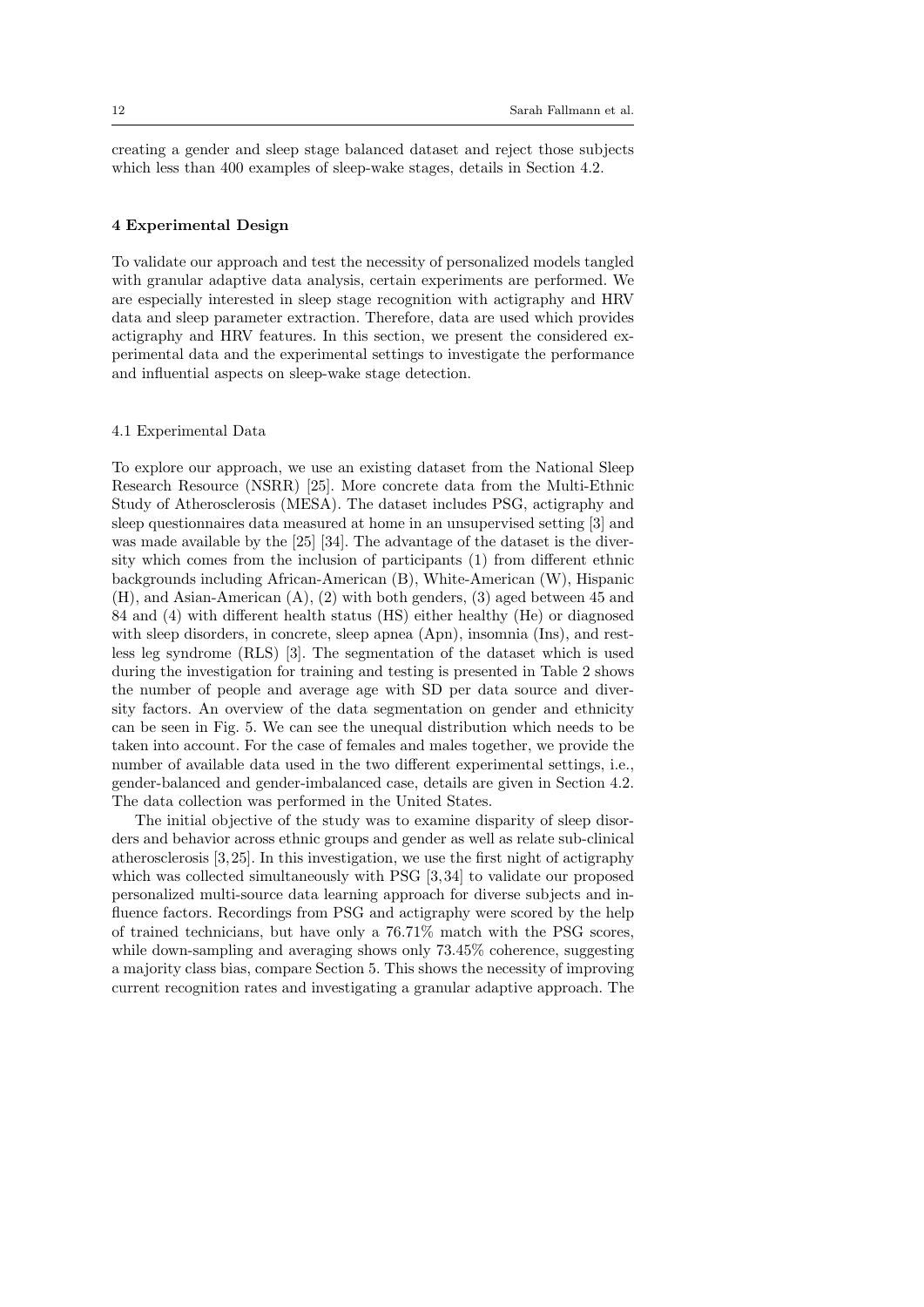|                                                                                                                                                                                                                                                                                                                                                                           |                                                                            |                 |              | ACTIGRAPHY     |                 |                 |                      |                                           |                   | HEART RATE VARIABILITY |                 |                 |
|---------------------------------------------------------------------------------------------------------------------------------------------------------------------------------------------------------------------------------------------------------------------------------------------------------------------------------------------------------------------------|----------------------------------------------------------------------------|-----------------|--------------|----------------|-----------------|-----------------|----------------------|-------------------------------------------|-------------------|------------------------|-----------------|-----------------|
|                                                                                                                                                                                                                                                                                                                                                                           |                                                                            | Together        |              | Male           |                 | Female          |                      | Together                                  |                   | Male                   |                 | Female          |
| НS<br>RACE                                                                                                                                                                                                                                                                                                                                                                | è,                                                                         | No.G.           | ρó           | Age            | Σó.             | Age             | ρó                   | No.G.                                     | è<br>R            | Age                    | ρó              | Age             |
| - HS<br>$\overline{a}$                                                                                                                                                                                                                                                                                                                                                    | 64                                                                         | 1458            | 896          | $69.1 \pm 9.$  |                 | $-9.1 \pm 9.0$  | 1576                 | 1236                                      |                   | $68.9 + 8.9$           |                 | $69 + 8.9$      |
|                                                                                                                                                                                                                                                                                                                                                                           | 367                                                                        | 1226            | 740          | $39.3 \pm 9.$  | 45<br>527<br>70 | $39.2 + 9.0$    | 1313                 | 030                                       | 862<br>712        | $39.2 + 9.0$           | 501             | 69.1±8.9        |
| Apn<br>$\frac{11}{441}$                                                                                                                                                                                                                                                                                                                                                   | $\frac{200}{73}$                                                           |                 | $50\,$       | $37.8 \pm 7.1$ |                 | $36.6 \pm 7.3$  | 116                  |                                           | 50                | 7.7±8.76               | $rac{66}{31}$   | $66.5 \pm 7.3$  |
| Ins<br>RLS                                                                                                                                                                                                                                                                                                                                                                |                                                                            | 9 4 4<br>9 9 4  | $66\,$       | $66.6 \pm 8.7$ | ೫               | $37.6 + 9.5$    | <b>34</b>            | 852                                       | 63                | 66.7±8.8               |                 | $67.7 \pm 9.6$  |
|                                                                                                                                                                                                                                                                                                                                                                           |                                                                            |                 | 46           | $67.9 + 9.2$   | 27              | $38.1 \pm 9.2$  |                      |                                           | 43                | $67.1 \pm 8.7$         | 26              | $68.5 + 9.2$    |
| ΗS<br>$\overline{a}$<br>≤≤≼≼∣                                                                                                                                                                                                                                                                                                                                             |                                                                            |                 | 325<br>277   | $39.2 \pm 9.$  | 287             | $39.3 \pm 9.0$  |                      | 492<br>410                                |                   | $38.9 + 9.0$           | 276<br>232      | $0.9 + 0.0$     |
| H <sub>e</sub>                                                                                                                                                                                                                                                                                                                                                            |                                                                            | 566<br>474      |              | $39.6 \pm 9.3$ | 241             | $39.6 \pm 9.1$  | $\frac{591}{500}$    |                                           | $\frac{315}{268}$ | $39.3 + 9.2$           |                 | $69.5 + 9.1$    |
| Apn                                                                                                                                                                                                                                                                                                                                                                       |                                                                            | $\frac{32}{16}$ | 11           | $66.5 + 9.0$   | 29              | $35.9 + 6.9$    |                      | $24$<br>$16$<br>$24$                      | $\overline{11}$   | $66.5 + 9.0$           | 27              | 66.1±7.0        |
| $\ln s$                                                                                                                                                                                                                                                                                                                                                                   |                                                                            |                 | $16\,$       | 64.5±5.9       | $^{\circ}$      | $64.9 + 9.4$    | 428                  |                                           | $15 \overline{4}$ | $63.8 + 5.4$           | $^{\circ}$      | $64.9 + 9.4$    |
| <b>RLS</b>                                                                                                                                                                                                                                                                                                                                                                |                                                                            | 24              | 14           | 6.7±8.76       | $^{12}$         | $39.7 \pm 10.2$ |                      |                                           |                   | 67.8±7.9               | 12              | $69.8 \pm 10.2$ |
| НS<br>$\overline{AB}$ -<br>∣∢ ∢                                                                                                                                                                                                                                                                                                                                           |                                                                            | <b>E56</b>      | $^{17}_{-6}$ | $39.2 \pm 8.4$ | ၉ အ             | $38.0 + 9.2$    | $\frac{66}{122}$     |                                           | $\frac{2}{16}$    | $39.7 + 8.5$           | 55              | $67.6 \pm 8.8$  |
| Ηe                                                                                                                                                                                                                                                                                                                                                                        |                                                                            | 144             |              | $69.5 + 8.1$   |                 | $0.67.9 + 0.7$  |                      |                                           |                   | $39.9 + 8.2$           |                 | 67.4±8.2        |
| Apn<br>₹                                                                                                                                                                                                                                                                                                                                                                  | $\begin{smallmatrix} \infty & \infty \\ \infty & \infty \end{smallmatrix}$ |                 |              | $77.0 + 0.0$   |                 | $34.1 \pm 10.0$ |                      | $\frac{2}{3}$ $\frac{2}{3}$ $\frac{2}{3}$ |                   | $77.0 + 0.0$           | $\circ$         | 62.7±10.2       |
| Ins                                                                                                                                                                                                                                                                                                                                                                       |                                                                            | 22              |              | 36.8±7.9       |                 | $69.4 \pm 9.5$  | 25                   | $20\,$                                    |                   | $67.5 + 8.1$           | $\overline{10}$ | $69.1 + 9.9$    |
| <b>RLS</b>                                                                                                                                                                                                                                                                                                                                                                |                                                                            | $^{\circ}$      |              | 65.8±12.0      |                 | $32.8 + 8.02$   | $\infty$             | $\infty$                                  |                   | $65.8 \pm 12$ .        |                 | $62.8 + 8.0$    |
| Ξ                                                                                                                                                                                                                                                                                                                                                                         | $\frac{453}{5}$                                                            | 382<br>332      | 256          | $39.0 + 8.8$   | 171<br>171      | $59.5 \pm 8.7$  |                      |                                           | 249               | $39.1 \pm 8.$          | 186             | $39.3 \pm 8.5$  |
| He                                                                                                                                                                                                                                                                                                                                                                        |                                                                            |                 | 211          | $39.2 \pm 8.8$ |                 | 69.6±8.7        | 435<br>367           | 32<br>27<br>33                            | 205               | $39.3 + 8.8$           | 162             | 69.4±8.6        |
| Apn                                                                                                                                                                                                                                                                                                                                                                       | $382$<br>$40$<br>$16$                                                      | 38              | $\Omega$     | 69.6±7.0       | ຊ               | $38.2 \pm 7.4$  | 321                  |                                           | $\Omega$          | 69.5±7.0               | 19              | 67.8±7.4        |
| lns                                                                                                                                                                                                                                                                                                                                                                       |                                                                            |                 | 71           | $6.8 + 8.9$    | S               | 56.7±14.2       |                      |                                           | $\overline{11}$   | 66.8±8.9               | $\mathfrak{a}$  | $71.0 \pm 17.0$ |
| <b>RLS</b><br>$\alpha$ $\alpha$   $\alpha$   $\alpha$   $\alpha$   $\alpha$   $\alpha$   $\alpha$   $\alpha$   $\alpha$   $\alpha$   $\alpha$   $\alpha$   $\alpha$   $\alpha$   $\alpha$   $\alpha$   $\alpha$   $\alpha$   $\alpha$   $\alpha$   $\alpha$   $\alpha$   $\alpha$   $\alpha$   $\alpha$   $\alpha$   $\alpha$   $\alpha$   $\alpha$   $\alpha$   $\alpha$ |                                                                            | $\overline{10}$ | Н            | 68.9±12.2      | S               | $39.0 + 11.3$   |                      |                                           | 10                | $67.1 \pm 11.2$        |                 | $71.8 \pm 10.9$ |
| All - HS                                                                                                                                                                                                                                                                                                                                                                  |                                                                            |                 | 218          | $68.9 + 9.5$   | 182<br>157      | 38.7±9.2        | 384<br>324           |                                           | 207<br>172        | $68.5 + 9.4$           | 177             | $68.7 \pm 9.1$  |
| H <sub>e</sub>                                                                                                                                                                                                                                                                                                                                                            |                                                                            | 354<br>306      | 181          | $68.9 + 9.5$   |                 | $68.7 \pm 9.4$  |                      | $\frac{300}{256}$                         |                   | 68.4±9.3               | 152             | $68.6 \pm 9.2$  |
| Apn<br><b>HHH</b>                                                                                                                                                                                                                                                                                                                                                         |                                                                            | $23$ $2$ $2$    | 116          | 65.8±6.3       | $\overline{14}$ | $67.0 + 6.8$    | $26$<br>$27$<br>$21$ | $^{22}_{18}$                              |                   | 65.8±6.3               | 14              | $67.0 + 6.8$    |
| Ins<br>RLS                                                                                                                                                                                                                                                                                                                                                                |                                                                            |                 |              | 68.4±11.       | 口               | $-9.9 + 9.4$    |                      |                                           | 16                | $38.4 \pm 11.7$        | $\Box$          | $67.9 + 9.4$    |
|                                                                                                                                                                                                                                                                                                                                                                           |                                                                            |                 |              | $67.8 \pm 8.1$ | $\circ$         | $67.8 + 6.5$    |                      | 12                                        | $\frac{15}{2}$    | 66.7±7.6               | G               | $67.8 + 6.5$    |

| うらい                                                                                                                                                                                                                                     |
|-----------------------------------------------------------------------------------------------------------------------------------------------------------------------------------------------------------------------------------------|
|                                                                                                                                                                                                                                         |
| ١                                                                                                                                                                                                                                       |
| ١<br>i                                                                                                                                                                                                                                  |
|                                                                                                                                                                                                                                         |
| - Content Content and Content Content Content Content Content Content Content Content Content Content Content Content Content Content Content Content Content Content Content Content Content Content Content Content Content<br>ì<br>j |
| こうこう こうこう<br>52525                                                                                                                                                                                                                      |
| く りょうこう ないこうしょう しょうしょう                                                                                                                                                                                                                  |
| j                                                                                                                                                                                                                                       |
|                                                                                                                                                                                                                                         |
|                                                                                                                                                                                                                                         |
| $\frac{1}{2}$                                                                                                                                                                                                                           |
| -<br>E<br>I                                                                                                                                                                                                                             |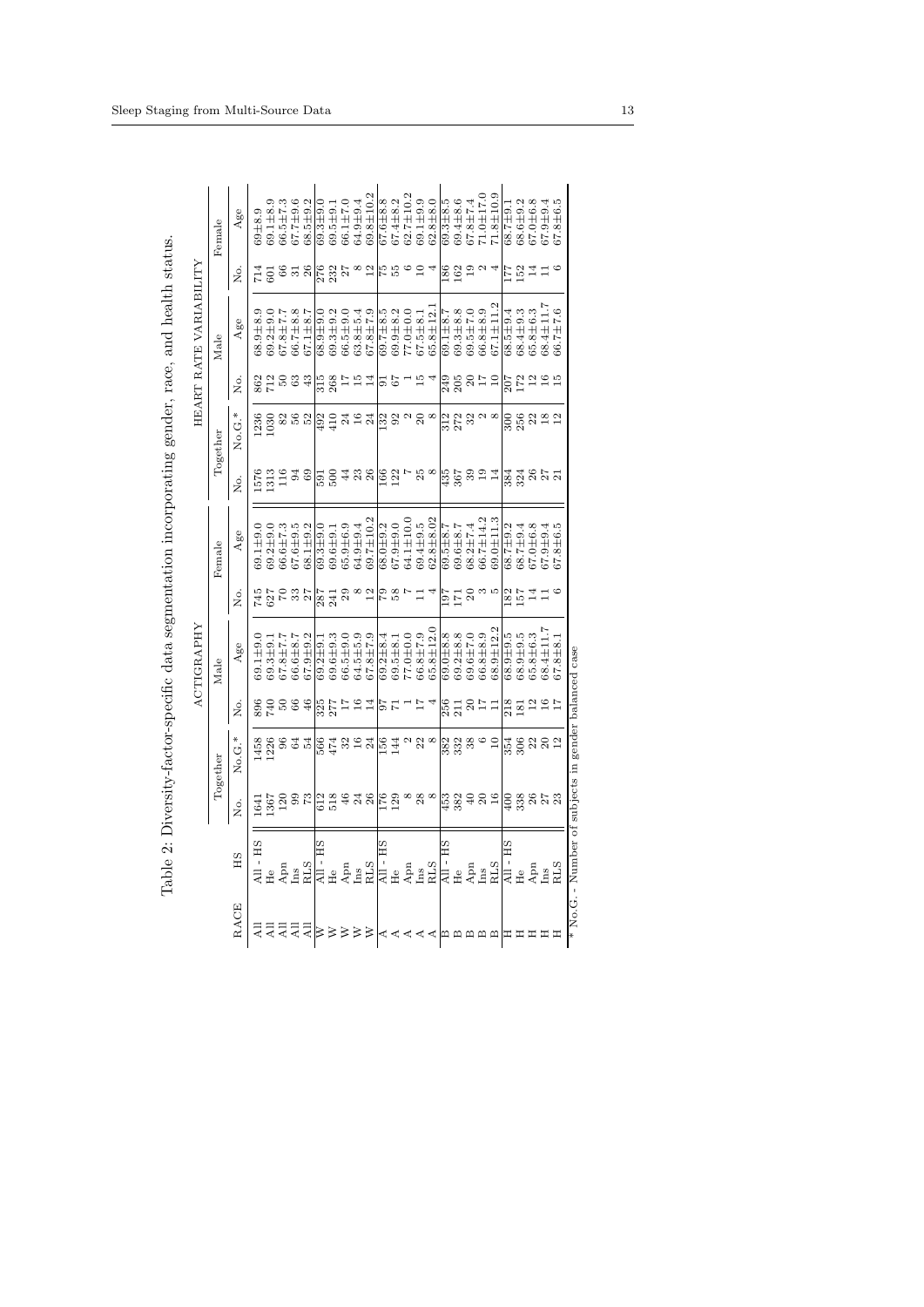

Fig. 5: Data segmentation overview on Gender and Ethnicity.

ground truth (PSG) of sleep stages are following the R&K method, which we translated to wake and sleep stages. In the investigation, sensors are used that can easily be applied at home, as such actigraphy and HRV features from ECG measurements. To use the dataset, we need to extract features and pre-process in line with the process described in Section 3.3.

# 4.2 Experiment Settings

The validation of our proposed personalized sleep-wake recognition approach is performed in various scenarios that are described in detail in this section. As already stated, we conducted health-status-specific and race-specific experiments. Health status categories include: all health statuses (shown as All-HS); healthy (He); diagnosed with apnea (Apn); diagnosed with insomnia (Ins); and diagnosed with the restless-leg syndrome (RLS). Race categories include: all races (All-Races); African-American (B); White (W); Hispanic (H); and Asian-American (A).

The training and test sets are the individual segmentation per experiment shown in Fig. 5. All investigations are validated with six times 10-fold CV to ensure representative outcomes and we report averaged accuracies with SD in Section 5. This means that each data segmentation in Fig. 5 is separated into 10 sub-sets were each segment is once used for testing, while the other 9 segments are used for training, which is repeated six times. Accuracy is considered sufficient, as data are always balanced for sleep stages (this implies recall is the same as the accuracy). Based on changes of SD across different repeats of CV, we find the influences that the used training data has; if the SD is higher, the approach works better for certain training-/testing-splits than for others. The experiments are investigated for different accessible data sources: actigraphy, HRV, and the two fused together (fusion is done on the feature level).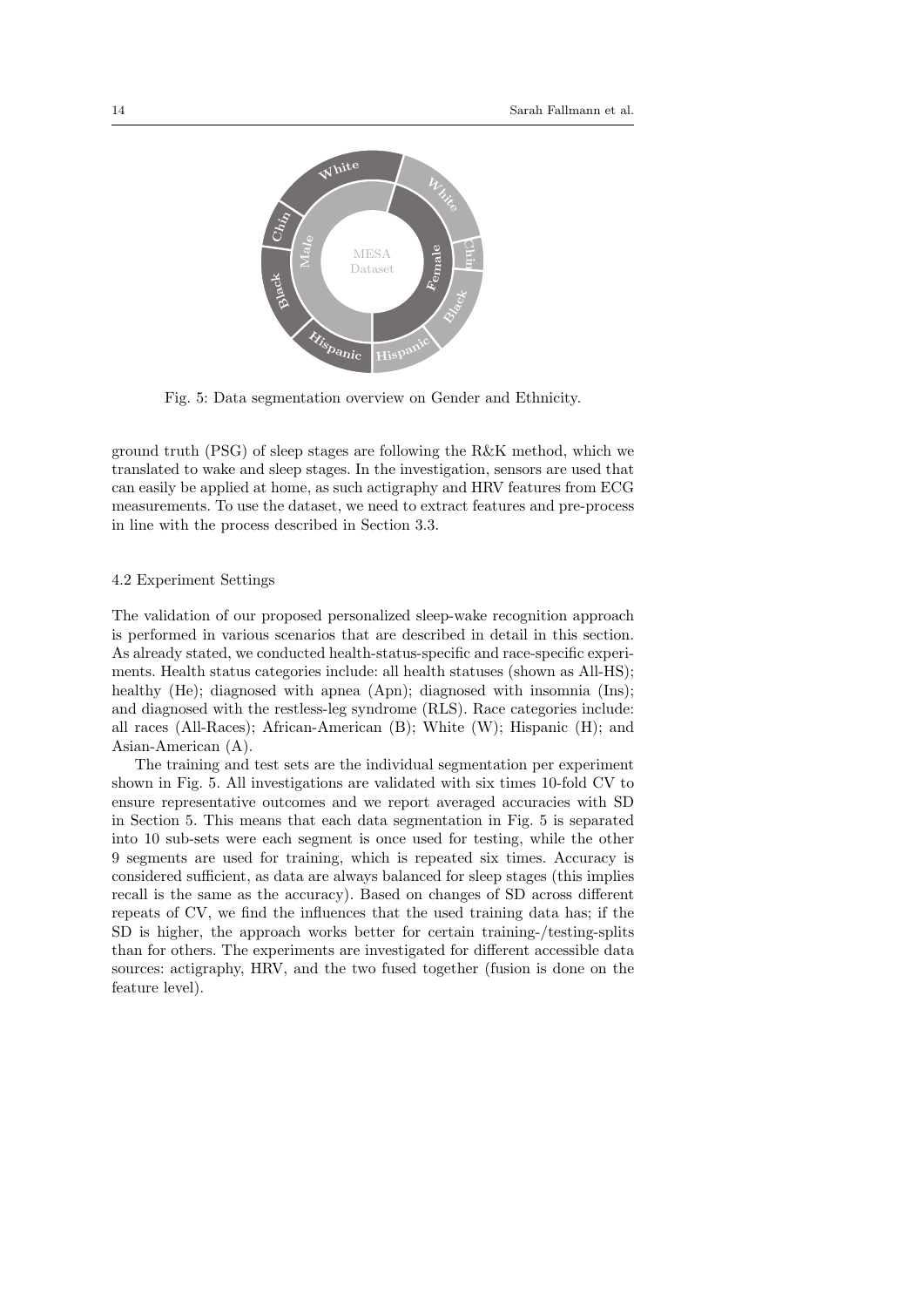The structures of the sleep-wake analysis scenarios include the following steps:

First, we compare our fine-grained approach on actigraphy data with the original sleep-wake classification, which is part of the used dataset [25]. The original sleep-wake classification is denoted as 'Original Sample' and is based on the imbalanced dataset with respect to sleep-wake stages. Additionally, we explore the performance in the down-sampled case, referred to as the 'Undersampled'. This scenario is further referred to as scenario (1).

Second, we analyze data for females (shown as Female in the result section) and males (Male); all data from the specific gender groups are used in the model supporting a gender-specific model. The average of these outcomes is also given (Avg. Gender) in order to be comparable to the overall performance when personalization is not integrated. Furthermore, the race-specific and health status-specific analyzes are performed, which are using the available race and health status information to develop a fine-grained adaptive model. We will refer to 'Avg. Races' as the average of all individual race-specific trained models and 'Avg. Health Status' as the averaged performance of all health status-specific models. Combinations of, e.g., gender and race information in a model are referred to as 'Avg. Gender and Race'. These scenarios are further referred to as scenarios (2).

Third, we compare the outcomes with the case in which the data from both genders are taken together to train a more general model. This general approach is explored with a  $1/1$  ratio for female/male and sleep-wake stages per individual (All; (3a)) or imbalanced towards gender using all data from all individuals (All-biased; (3b)). These scenarios are further referred to as scenarios (3a) and (3b).

Fourth, we consider gender as an extra feature in the data, either balanced sleep stages and gender (Incl. Gender; (4a)) or imbalanced towards gender (Incl. Gender-Biased; (4b)). These scenarios are further referred to as scenarios (4a) and (4b). Experiments (3a) and (4a) are trained on six times 10-fold CV based on subjects, making sure the sleep-wake ratio is  $1/1$  for each subject set.

Fifth, we determine the best approach in terms of training data. Models are trained on individuals with a medical condition and tested on both healthy individuals and individuals with a medical condition. Additionally, models are trained on healthy individuals and tested on both healthy individuals and individuals with a medical condition. In the results section, we refer to this analysis as 'Train Disease - Test Healthy' (i.e., train model on diseased individuals and test on healthy individuals).

Lastly, we investigate the performance of the variable-threshold-based parameter extraction process built upon our wake-sleep assessment approach. We use the lights-off time from PSG provided in the dataset to make a direct comparison with the actigraphy. This means that both data sources are used from the lights-off time onwards. The scope of the functionality investigation lies in SOL, because SOL is important to show abnormalities of sleep behavior and to indicate insomnia.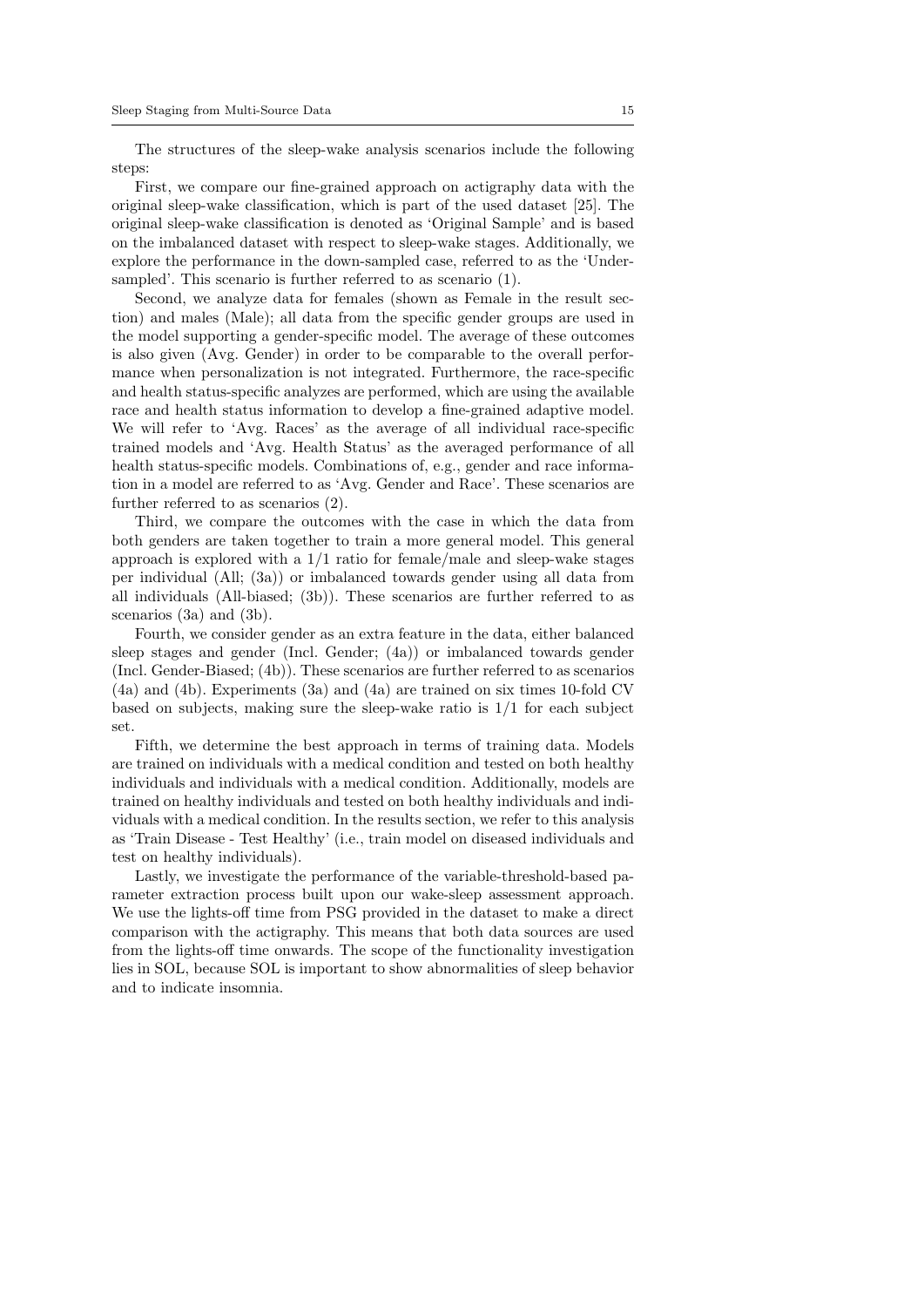# 5 Results

In this section, the results of the experiments are presented investigating actigraphy and HRV features.

# 5.1 Comparison of Different Approaches

In Fig. 6, the outcomes of the original sleep-wake classification is compared with the outcomes of our fine-grained approach on actigraph data. For actigraph data, the original classification for sleep-wake stages from [25] can be seen as 'Original Sample' which is around 76%. In the downsampled case, shown as 'Under-sampled' the repeated-averaged accuracy decreases by around 3%. For example, for 'All-HS' a decrease can be observed from 76.71% to 73.45%.

Furthermore, the results are given for: 'All' (compare Section 4.2 3a), ' Gender' (4a), 'Avg. Gender', 'Avg. Races', 'Avg. Gender and Race', and 'Avg. Health Status'.

In Fig. 6, actigraphy based recognition rate can be improved for around 5% when using MLP, compared to the down-sampled currently used recognition methodology. For example, 'All-HS' reached 78.98% for 'Avg. Gender' compared to the downsampled 73.45%.

The 'Avg. Health Status' models reach an accuracy of 77.88%, while genderspecific personalized models on top of the health-specific classification can achieve an averaged accuracy of 78.47% [79.16, 79.38, 78.06, 77.29] and even 78.75% [78.87, 78.93, 79.05, 78.15] if also the race is specified. Overall, the gender-specific approach reaches the best outcome with 78.98% in the 'All-HS' case.

We can especially see the effect of inclusion of race- and gender-specifics in the disease-affected cases. For example, 79.05% accuracy for insomnia 'Avg. Gender and Race' compares to 78.06% for 'Avg. Gender'. The results show that a fine-grained model improves current one-model-fits-all approaches, especially for subjects affected by a disease compare 'Avg. Gender and Race' (79.05%) and 'All' (77.01%).

Furthermore, it can be observed that including gender ('Incl. Gender') as a feature during training does not change the recognition rate towards 'All' mentionable. This can be seen, e.g., in 'Ins' which reaches an accuracy of 77.01% for 'All' which is basically the same as 77.05% for 'Incl. Gender'.

# 5.2 Investigating Different Data Sources

In Fig. 8, 9 and 10, the results from experiments  $(2)-(4)$  are presented for 'Male', 'Female', 'Avg. Gender' (compare Section 4.2 2), 'All' (3a) and 'Incl. Gender' (4a).

The SD is not given in 'All' and 'Incl. Gender' for visual reasons, overall the SD for 'All' and 'Incl. Gender' are similar, and 1-5% higher than in the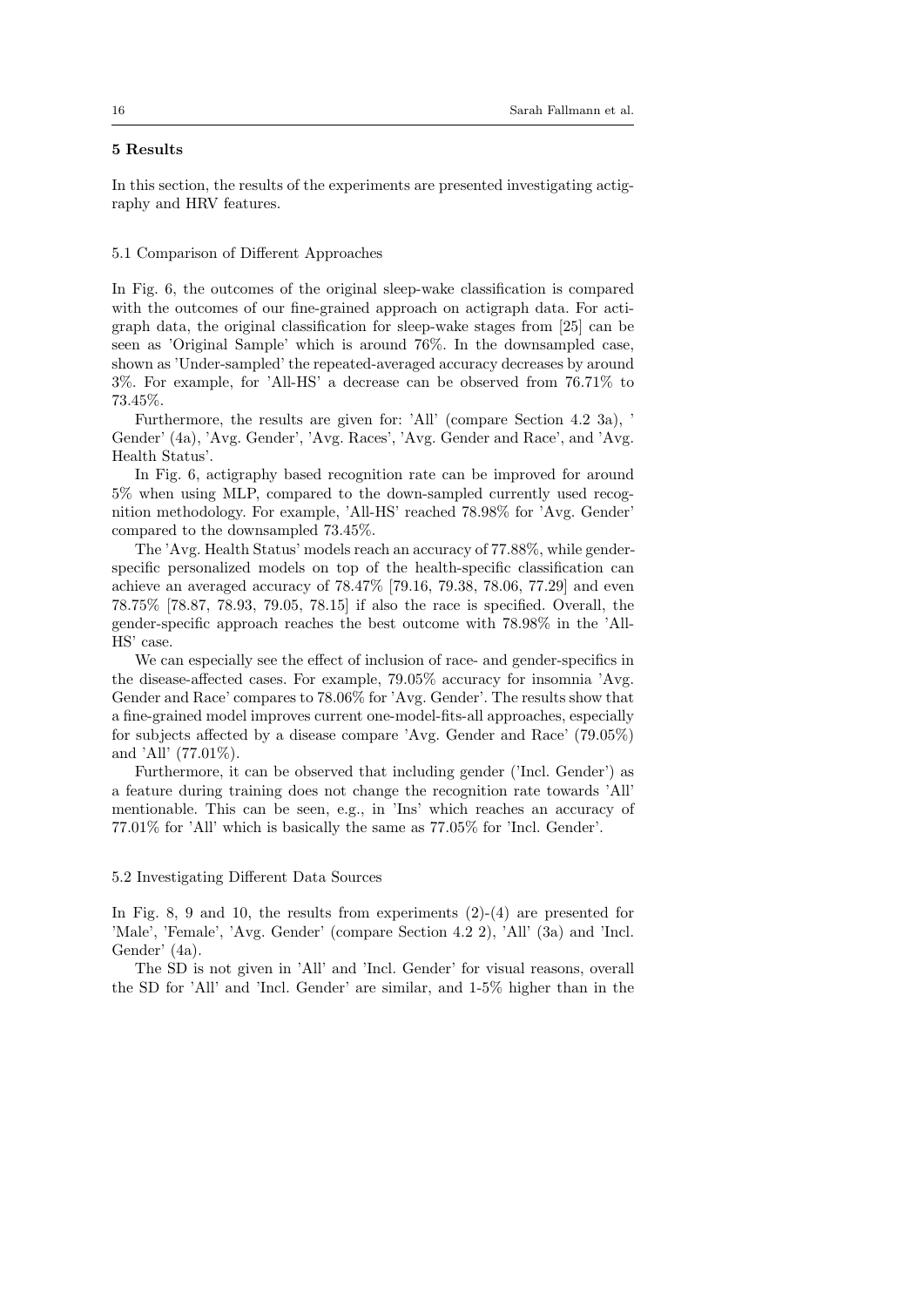

Fig. 6: Performance overview of original sleep-wake classification and the proposed approach.

individual trained models. For example, 'White, RLS, All' has a SD from 7.8% and 'White, RLS, Incl. Gender' 7.6% while the gender-specific 'Avg. Gender' has only 0.95%.

Furthermore, it should be noted that the SD is lower in the (3b), (4b) gender-imbalanced experiments compared to the (3a), (4a) balanced case, refer to Fig. 7. More concrete, for (3b): 'All-Races, Apn, All' the SD is 0.5% and for (4b): 'All-Races, Apn, Incl. Gender',  $0.4\%$  compared to  $(3a)$ :  $3.4\%$  and  $(4a)$ : 3.7%. There is an accuracy difference between (3a) and (3b) as well as (4a) and (4b) for HRV, which is not as obvious present in actigraphy. For example, (3a) 'A, He, All' reaches an accuracy of 79.1% while (3b) reaches an accuracy of 71.6% in the HRV case.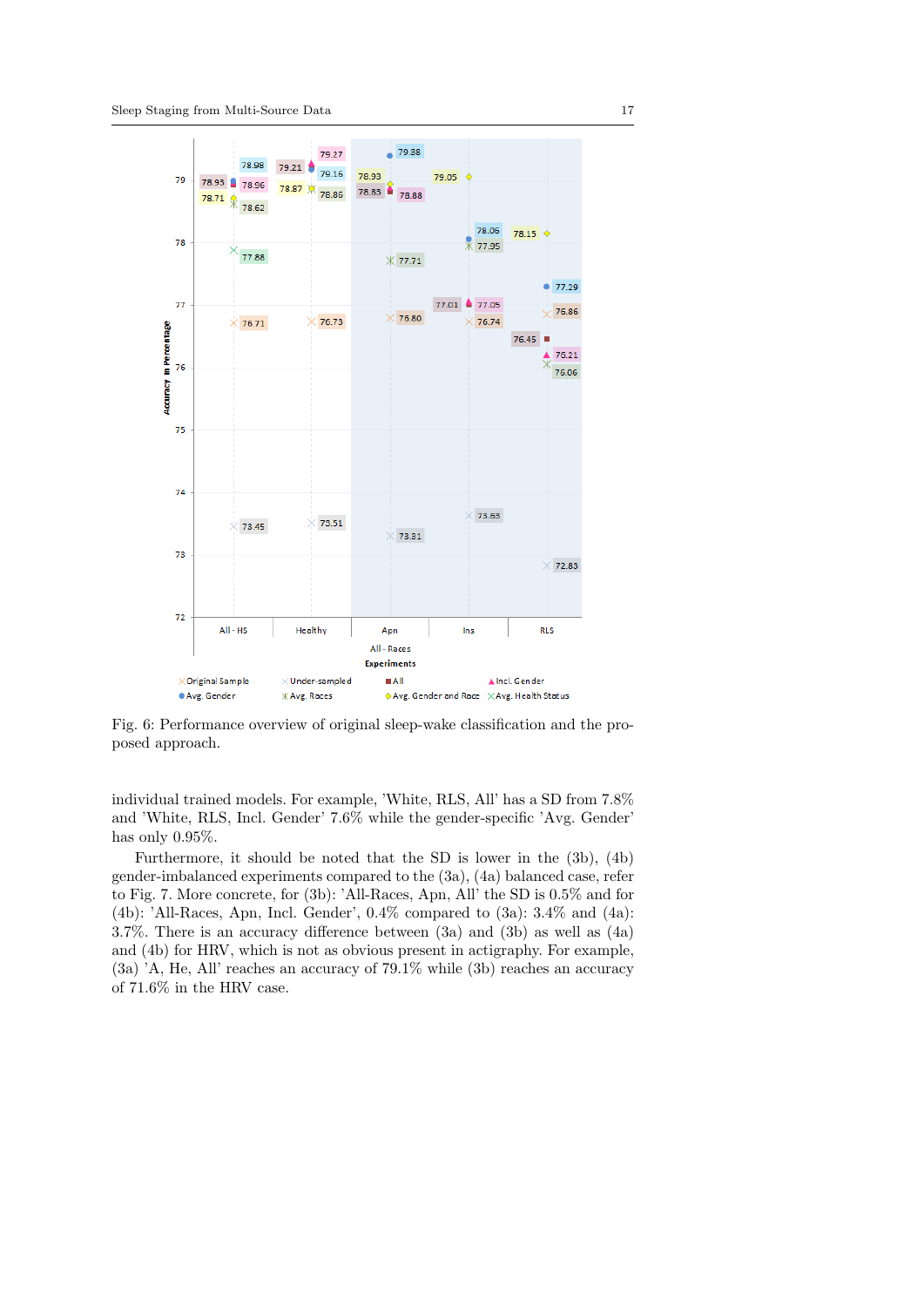

Fig. 7: Gender-balanced and gender-imbalanced HRV training results.

In Fig. 8, accuracy is usually higher for male participants compared to females. For example, 'All-HS' in the 'All-Races' case can reach 80.04% accuracy for males and 77.92% for females. In contrast, for HRV in Fig. 9 the outcomes are more similar, with the individual female models performing better overall with 80.60% averaged accuracy compared to 79.64% for males. In the combined case in Fig. 10, the males (85.77%) outperform the female models (84.65%) again.

The effect of fewer subjects is represented in higher SD, compare Table 2. For example, 'HRV, Female, A, Apn' with six subjects has a SD of 1.6% and 'HRV, Female, W, He' with 601 subjects has a SD of 0.2%. Be aware that the 'Male, Asian, Apnea' case simply contains one participant, which makes it not representative to make conclusions from this setting, therefore, it is excluded in the presented results.

For 'He' individuals (e.g in Fig. 8 'White, He, Male' with 0.2%) and 'All-HS' data (0.2%), the SD is normally lower than for the disease models ('Apn': 1.1%, 'Ins': 0.8% and 'RLS': 0.8%).

The average SD for HRV is in general higher with 1.08% for 'Avg. Gender', 4.27% for 'All' and 0.68% for 'All-biased', while it is 0.79% for 'Avg. Gender', 3.42% for 'All' and 0.59% for 'All-biased' for actigraphy, and 0.86% for 'Avg. Gender', 4.09% for 'All' and 0.6% for 'All-biased' in the combined case.

Overall, the accuracy for actigraph data is less diverted over races and health statuses (ranging from 76.3% to 82.2% for 'Avg. Gender') compared to the HRV case (ranging from 74.2% to 86.2%), as can be seen in Fig. 8 and 9. For the actigraph case, it is more difficult to distinguish wake and sleep stages in the Hispanic group (averaged 'Avg. Gender' over Hispanic individuals 76.65%), while for HRV it is very accurate (81.22%).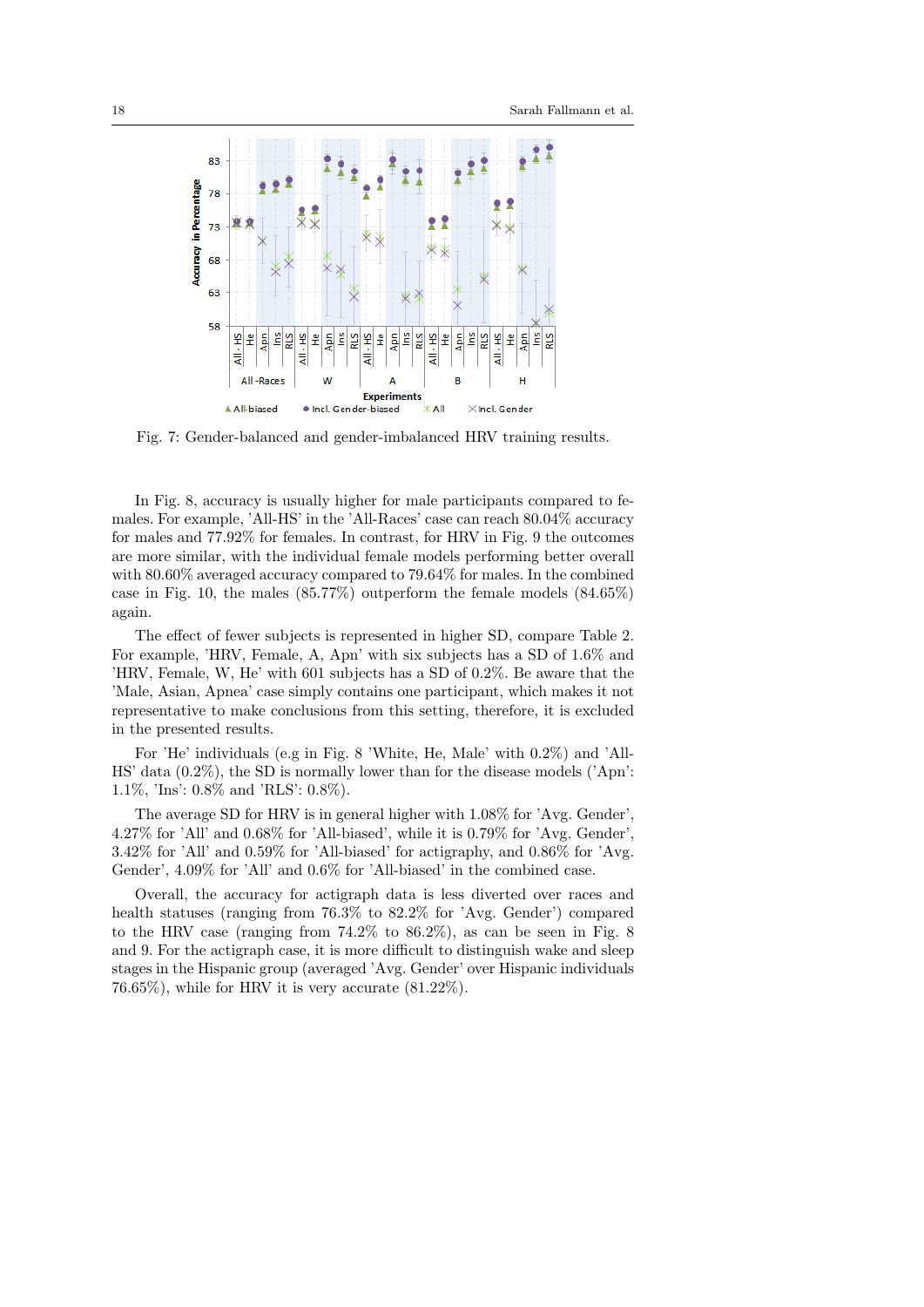

Fig. 8: Outcomes for actigraphy data: Accuracy with SD for female (Female), male (Male), and both together (All); averaged female and male (Avg. Gender); and both together including gender as a feature (Incl. Gender).

If we look at disease-affected and healthy subjects, HRV in Fig. 9 shows a trend, performing better for disease participants compared to healthy. For example, 'White' averaged disease-affected results reach 82.05% accuracy compared to healthy with 76.64% accuracy. This trend is also visible when combining the data sources in Fig. 10. Actigraphy shows closer accuracy rates while male and female models seem more diverted. The disease-affected cases perform slightly worse than the healthy cases. For example, 'B' averaged diseaseaffected outcomes reach 78.46% while for healthy cases 80.08% accuracy can be reached.

Based on these trends, we investigated the combined cases (compare Fig. 10), which improved the accuracy around 5% compared to HRV (e.g. 74.5% for 'All-Races, He' using HRV to 80.6% in the combined case) keeping the general trend of the HRV models. For actigraphy, only 1% increase in the healthy subjects (from 79.21% to 80.87% for 'All-Races, He') but also 5-8% in the disease-affected subjects can be recognized (e.g. 'All-Races, RLS' from 77.29% to 85.47%).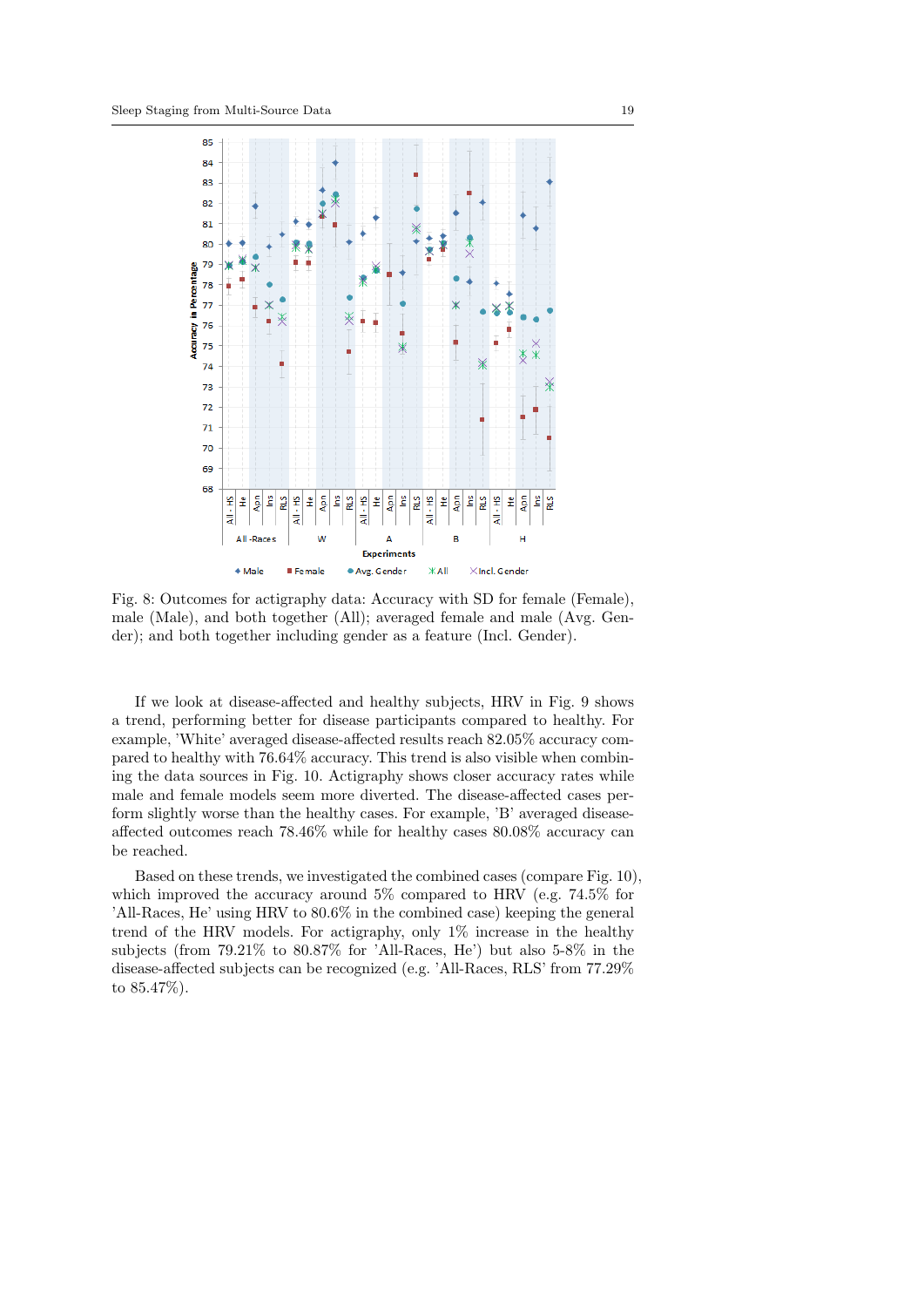

Fig. 9: Outcomes for HRV data: Accuracy with SD for female (Female), male (Male), and both together (All); averaged female and male (Avg. Gender); and both together including gender as a feature (Incl. Gender).

5.3 Exploring Healthy and Disease-Affected Performance

In Fig. 11, 12, and 13, the experiments from setting (5) are given for actigraph data, HRV data and the combination of HRV data and actigraphy measurements. The results are given for the trained on individuals with a medical condition and tested on healthy subjects ('Train Disease - Test Healthy') and tested on subjects with a medical condition ('Trained Disease - Test Healthy'). Furthermore, the average of the outcomes ('Avg. Disease Trained') is given. The fields are colored in shades of red for the model trained on subjects affected by a medical condition and colored in shades of blue for on healthy subjects trained models. Furthermore, the average of the individual models trained on specific diseases is given ('Avg. Ind. Disease Models') and the average of all individual health statuses models ('Avg. Ind. Models'), i.e., healthy and diseased-affected.

For Fig. 11 a very clear performance difference between male and female groups is visible over all experiments, e.g., 'All-Races, Males' reach 80.4% while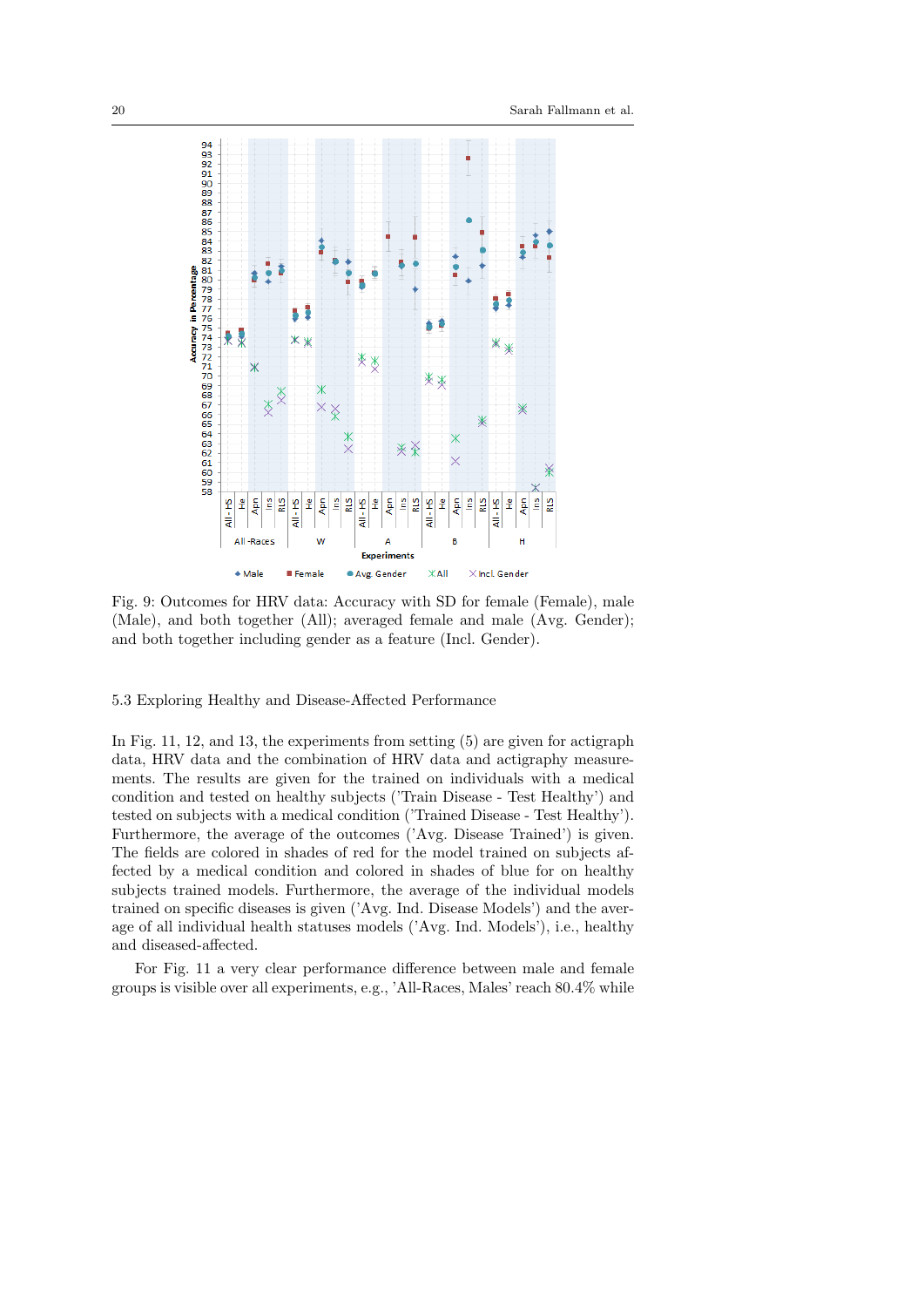

Fig. 10: Outcomes for the combined data of actigraphy and HRV: Accuracy with SD for female (Female), male (Male), and both together (All); averaged female and male (Avg. Gender); and both together including gender as a feature (Incl. Gender).



Fig. 11: Diseased-individual- and healthy-individual-trained models tested on diseased and healthy individuals for actigraphy data.

'Females' reach 77.01%. In the Hispanic group, it is difficult to distinguish the sleep-wake stages for females.

When comparing Fig. 12 and 13, a similar trend can be recognized from HRV and the combined case. The trained models are most distinctive in the HRV and combined case Fig. 13, meaning individual trained models finegrained on disease and health status are preferable. For example, for white males '85.85%' are reached with the fine-grained model compared to 82.73% and 81.43% for 'Avg. Disease Trained' and 'Avg. Healthy Trained'. This trend is also present in Fig. 11 when races are considered, such as for Asians, males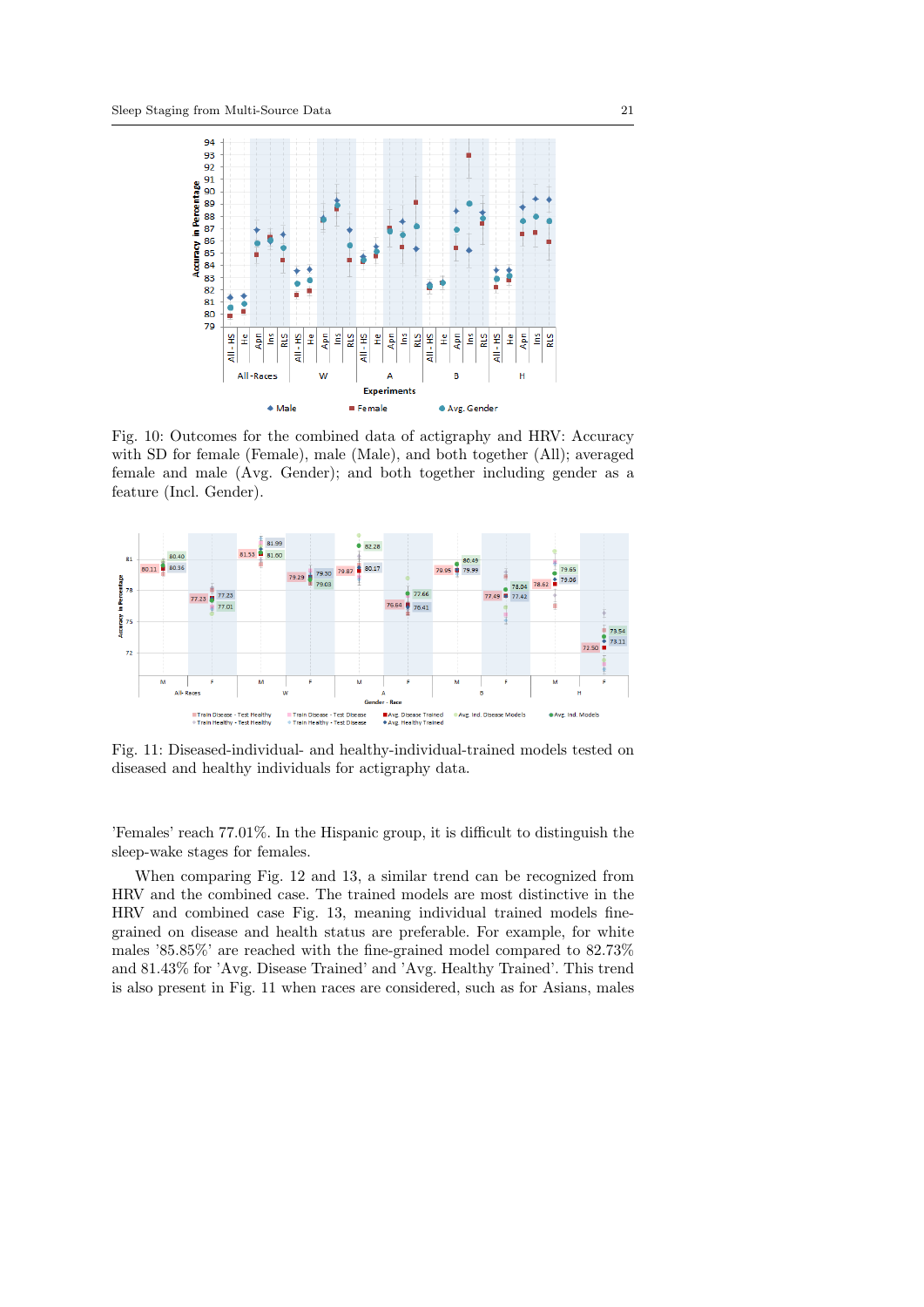

Fig. 12: Diseased-individual- and healthy-individual-trained models tested on diseased and healthy individuals for HRV data.



Fig. 13: Diseased-individual- and healthy-individual-trained models tested on diseased and healthy individuals for combined actigraphy and HRV data.

72.28% in 'Avg. Ind. Models' compared to 80.17% for 'Avg. Healthy Trained' and 79.87% for 'Avg. Disease Trained'.

# 5.4 Comparison to Existing Methods

In Table 3, we compare our proposed model to standard sleep-wake recognition (presented in Section 2). Note that we calculated the macro-average for recall on a balanced dataset, meaning that recall and accuracy are the same. It is not possible to accurately compare our outcomes with Wolz et al. [37] and McDowell  $et \ al.$  [21], as their ground truth is provided by an actigraph unit while ours is based on PSG. Only Uçar  $et$  al. [36] provide a 10-fold CV.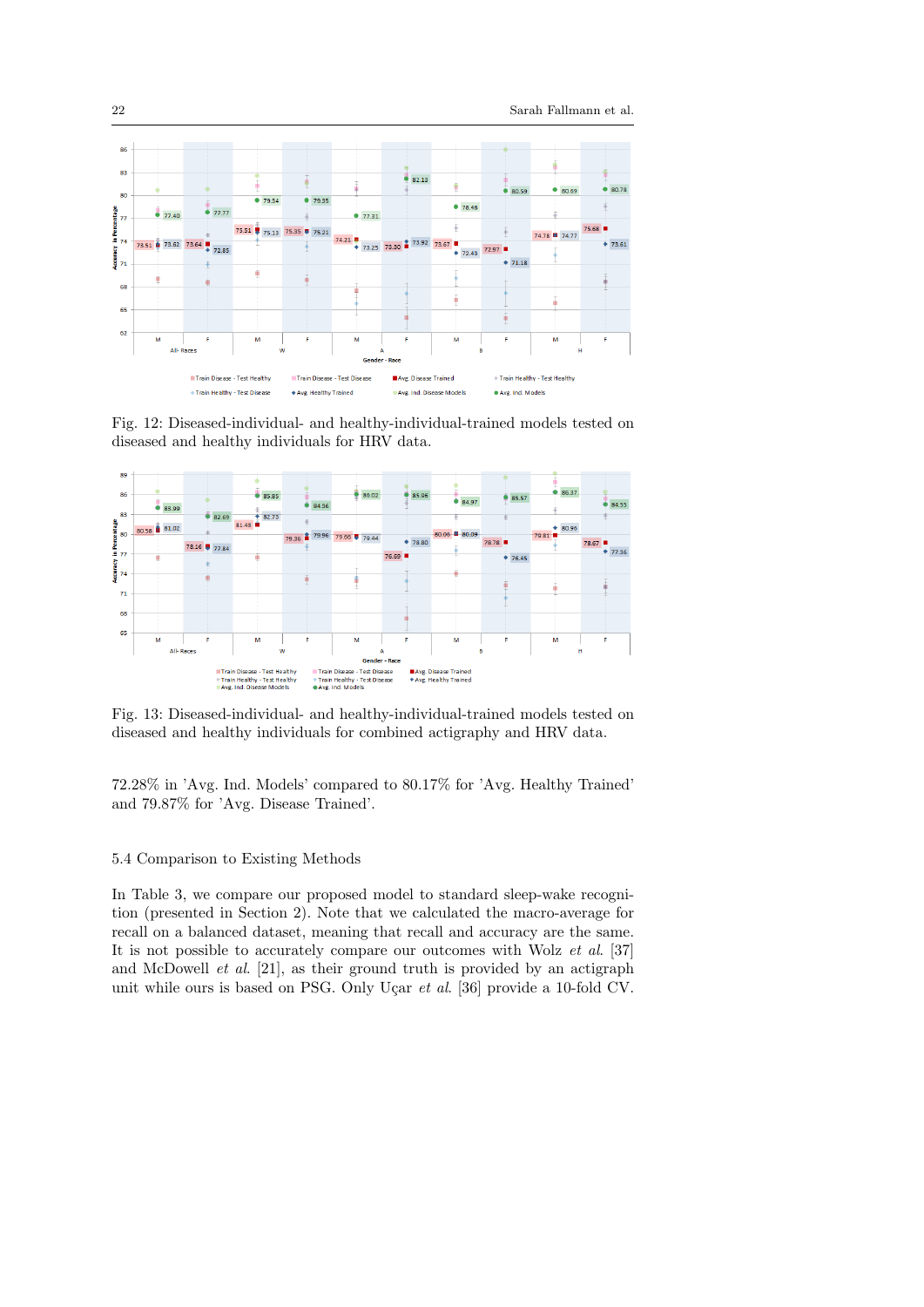However, we also repeat this analysis six times and on a bigger dataset to provide results that more accurately represent the general population. Our model is trained on the highest number of individuals and with the highest level of diversity of any study done before on this topic. Overall, we can reach the highest Cohen's Kappa  $(\kappa)$  of 0.69 using our fine-grained approach on gender and health statuses by combining two data sources.

Evidence shows that camera recordings lead to the highest levels of accuracy [18] which comes with certain privacy-preservation issues. The studies, conducted by Kuo et al. [17] and Khademi et al. [15], are very similar in accuracy, though Khademi et al. [15] reach a recall of 38%, which is considered low. Our accuracy is lower than that of Kuo et al. [17] but we use a balanced dataset in terms of gender and sleep-wake stages with more participants. We also use processed activity counts and light levels instead of raw accelerometer data. Additionally, our approach reaches higher  $\kappa$  values than Parro and Valdo [27] despite ours including both males and females while they only included males.

Table 3: Comparison with other methods

|                    | No   | Health Status | Sensor | $F^*$                    | $Acc*$ | $Rec^*$ | $\kappa$ | $M^*$ |
|--------------------|------|---------------|--------|--------------------------|--------|---------|----------|-------|
| $^{\prime}36]$     | 10   | Apnea         | PPG    | 28                       | 77.4   | 79.0    | 0.59     | kNN   |
| $\lceil 18 \rceil$ | 10   | -             | Cam.   | $\overline{\phantom{a}}$ | 92.1   |         |          |       |
| $\left[17\right]$  | 81   | poor/good SE  | Acti.  | $\overline{2}$           | 89.7   | 92.9    | 0.62     |       |
| $\lceil 15 \rceil$ | 54   | diverse       | Acti.  | 39                       | 87.0   | 38.0    |          | XGB   |
| $\left[ 27\right]$ | 43   | male          | Acti.  | $\overline{\phantom{0}}$ | 85.3   | 65.4    | 0.53     | RQA   |
| Ours               | 1641 | diverse       | ECG    | 18                       | 79.1   | 79.1    | 0.58     | MLP   |
|                    | 1576 | diverse       | Acti.  | 7                        | 79.0   | 79.0    | 0.58     | MLP   |
|                    | 1576 | diverse       | Com.   | 25                       | 84.6   | 84.6    | 0.69     | MLP   |

\*F-Features; Acc-Accuracy; Rec-Recall; M-Method

#### 5.5 Personalized Sleep Parameter Extraction

In Table 4, the original SOL calculation using the 15 minutes rule on the original sleep-wake stages is compared to our proposed personalized variablethreshold technique fused with the proposed sleep-wake approach. It can be seen that the mean difference is lower for our sleep-wake analysis approach with 20.16 compared to 20.74 for the original sleep-wake stages. The personalization of the thresholds is relevant, we explored various threshold values between 2 and 50. The personalization of gender, health status, and race produces a better correlation with PSG with 17.78 mean difference compared to 20.74 in the original. Furthermore, we investigate the Pearson ad Spearman correlation with PSG and reach a lower correlation for the Spearman correlation, but overall better mean differences, which we use as the main indicator. For different personal information, thresholds need to be differently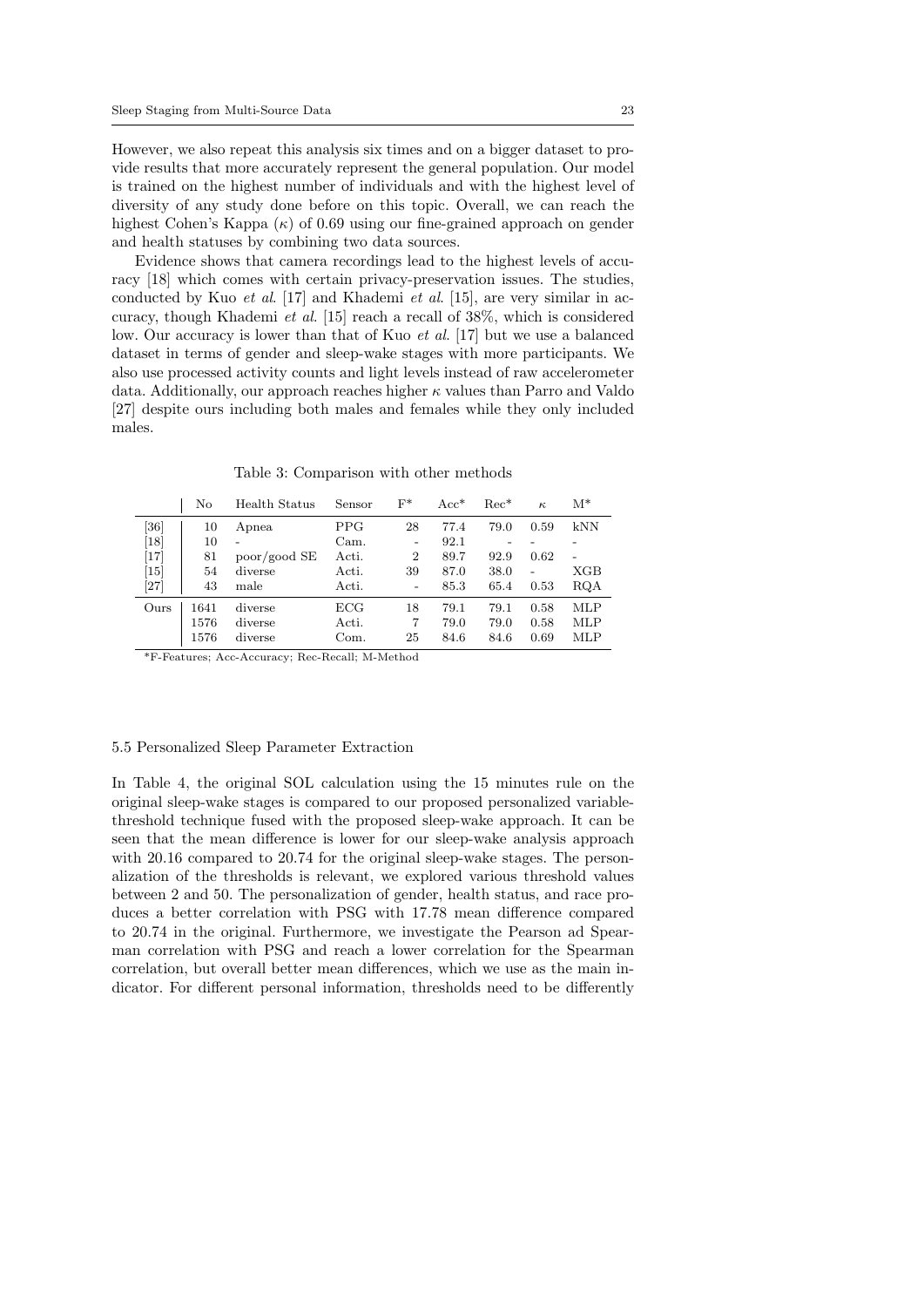| Approach        | Threshold               | Correlation                 |          | MD    |  |  |  |
|-----------------|-------------------------|-----------------------------|----------|-------|--|--|--|
|                 |                         | Pearson                     | Spearman |       |  |  |  |
| Original        | 15                      | 0.68                        | 0.73     | 20.74 |  |  |  |
| Our             | 25                      | 0.63                        | 0.57     | 20.16 |  |  |  |
| Original $M^*$  | 15                      | 0.63                        | 0.73     | 26.50 |  |  |  |
| Our $M^*$       | 15                      | 0.63                        | 0.62     | 24.08 |  |  |  |
|                 | Personalized Thresholds |                             |          |       |  |  |  |
| Gender-Specific |                         |                             |          |       |  |  |  |
| Female          | 25                      | 0.60                        | 0.50     | 20.29 |  |  |  |
| Male            | 25                      | 0.72                        | 0.69     | 19.94 |  |  |  |
|                 |                         |                             | Mean     | 20.16 |  |  |  |
|                 |                         | Health Status-Specific      |          |       |  |  |  |
| Healthy         | 25                      | 0.67                        | 0.60     | 19.98 |  |  |  |
| Apnea           | 20                      | 0.61                        | 0.56     | 14.20 |  |  |  |
| <b>Insomnia</b> | 20                      | 0.62                        | 0.50     | 27.43 |  |  |  |
| <b>RLS</b>      | 25                      | 0.65                        | 0.64     | 18.09 |  |  |  |
|                 |                         |                             | Mean     | 19.78 |  |  |  |
|                 | <b>HS</b>               | F/M                         | Mean     | 19.67 |  |  |  |
| Race-Specific   |                         |                             |          |       |  |  |  |
| White           | 25                      | 0.60                        | 0.54     | 17.84 |  |  |  |
| Asian           | 20                      | 0.77                        | 0.62     | 17.28 |  |  |  |
| African         | 20                      | 0.66                        | 0.58     | 22.87 |  |  |  |
| Hispanic        | 25                      | 0.58                        | 0.60     | 23.56 |  |  |  |
|                 |                         |                             | Mean     | 20.05 |  |  |  |
|                 | Race                    | $F^*/M^*$                   | Mean     | 19.69 |  |  |  |
| <b>HR</b>       | Race                    | $\mathrm{F}^*/\mathrm{M}^*$ | Mean     | 17.78 |  |  |  |

Table 4: Variable threshold performance compared to original 15-minute rule for SOL

\*MD-mean difference; F-Female; M-Male

set to reach the best match with PSG data. A comparison between the original 15-minute rule and our variable personalised threshold (variable-minute approach) is depicted in Fig. 14. For male participants (shown in green), improvement is visible. Overall, our approach tends to underestimate SOL while the original tends to overestimate it.

# 6 Discussion

# 6.1 Comparison of Different Approaches

The difference between the original and down-sampled case shows that sleep, the majority class which is down-sampled, is more often matching with the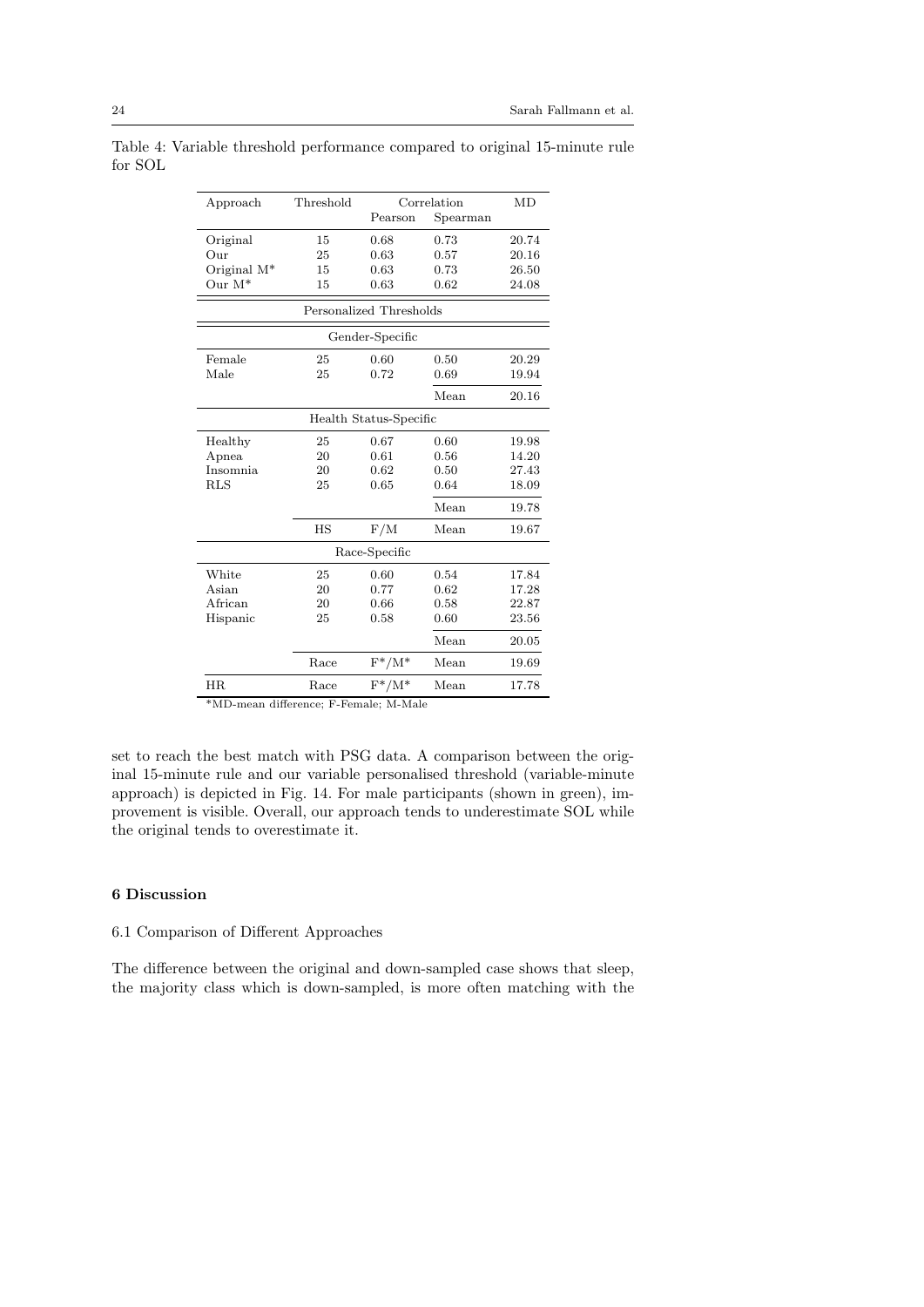

Fig. 14: Comparing SOL from original sleep-wake algorithm with 15-minuterule and our fine-grained model with variable-minute approach with PSG. Linear regression, Bland-Altman Plot and Histogram of Differences is presented. Green indicates male participants, while white indicates females.

sleep stages in the ground truth (PSG) than the wake stages. This shows the better fit between the majority class and the ground truth from PSG.

The lower outcome for 'Avg. Health Status' shows the influence of the training data on the recognition rate and the importance of fine-grained approaches, as we can increase the performance by personalizing the model in terms of gender and race.

The findings show that fine-grained models have an advantage over current one-model-fits-all approaches. Especially, subjects with a medical condition show an improvement in performance, e.g., 'Avg. Gender and Race' (79.05%) and 'All' (77.01%). This is a positive result as disease-affected individuals are usually the target group for sleep behavior analysis. This effect comes from the fact that gender, race, and health status are influence factors for sleep.

Another finding is the importance of how to include the information during the training process. As we tested the inclusion of gender as a feature 'Inc. Gender' and in the personalized approach in the sub-categorization. The model can train the differences better if it is individually trained compared to the knowledge inclusion as a feature.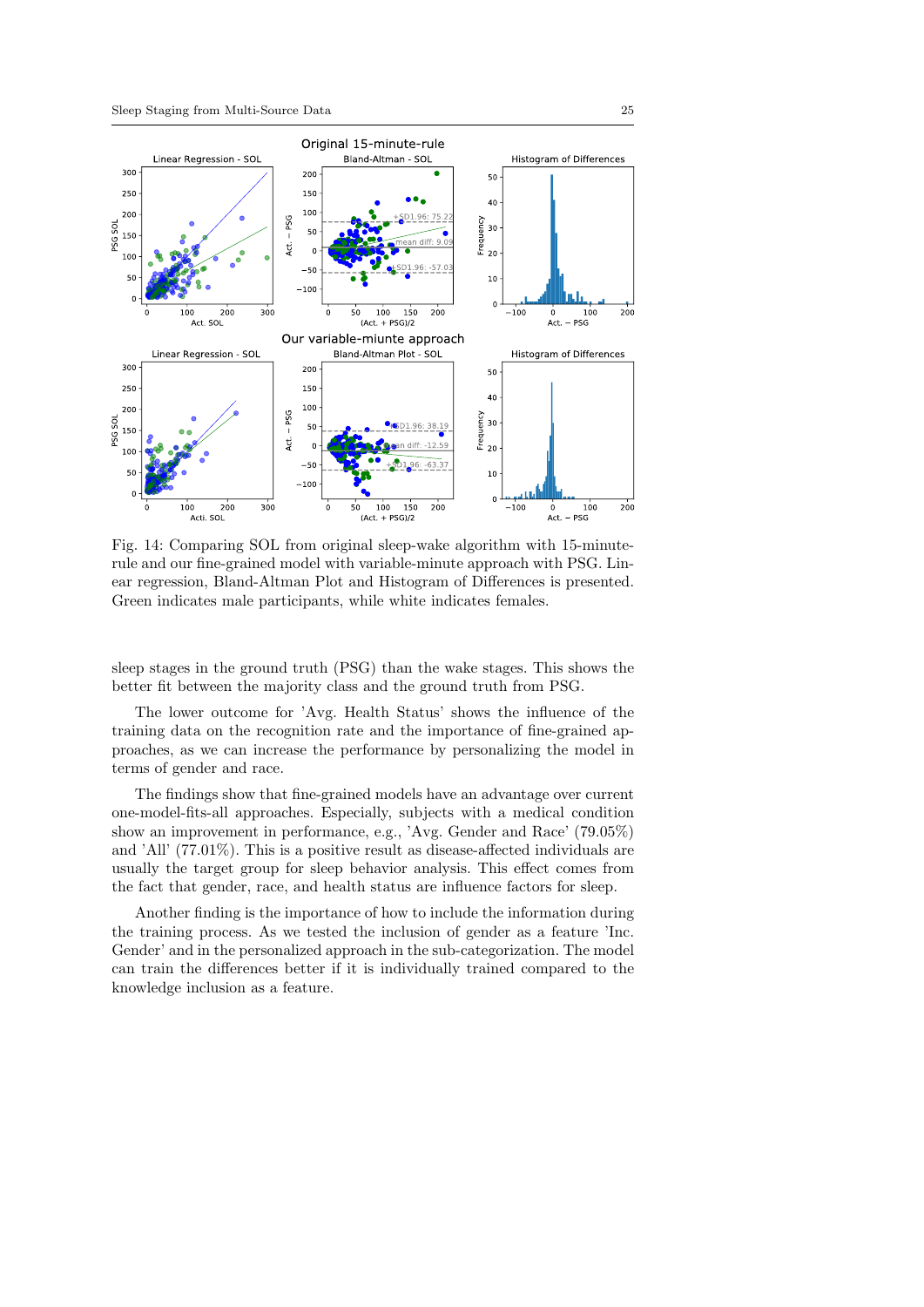6.2 Investigating Different Data Sources

The differences in SD, between the general approach and the personalized gender-specific case, shows the stability and reliability of a granular perspective in sleep-wake recognition, as the SD is lower for repeated experiments.

The findings that SD for the HRV data, i.e., imbalanced is lower than in the balanced case, suggest the effect that the biased case learns the majority class better, but also that patterns between individuals and time in sleep are present. This can be explained by HRV changes between different sleep stages; therefore, it is also used to investigate higher granular stages; while actigraphy is based on movement being more consistent over time; therefore, this effect is not as obviously present.

The finding that male participants perform usually better than females suggests that male participants and their movement are more consistent over the population, while females have more individual components, suggesting individual trained models have an advantage.

Subject size affects the performance and needs to be taken into account when setting the experimental outcomes into context.

The result that the SD is lower for healthy individuals and all health statuses compared to disease-specific models, can either be caused by the influence of the subject numbers or the classification task at hand.

The average SD for HRV is in general higher than for actigraphy, and the combined case. These findings also show that actigraphy has a positive influence on the SD in the combined case.

There is a difference in which data source is used and which is ideal for which case. For actigraph data, outcomes are less diverted over all fine-grained models, while HRV data usage shows a higher range from 74.2% to 86.2%. There is also a difference between certain subject groups which shows difficulties for actigraph while it shows good performance with HRV, e.g., Hispanic group. The outcomes show that it is relevant which information, i.e., data source, is used to distinguish sleep and wake stages.

We found that HRV performs better for disease participants compared to healthy. This suggests that the HRV differences between sleep and wake stages are more significant in disease-affected cases. This trend is consistent when the data sources are combined. On the other side, actigraphy shows more differences between male and female models, and the disease-specific models perform slightly worse than the healthy cases.

Overall, the combination of both data sources performs best. Presumably, actigraphy pushes the recognition rate in the healthy case while HRV pushes it in the disease-affected cases. Most likely the actigraphy and HRV data are independent of each other being able to capture different behavior, therefore a combination of the data sources features is a promising approach. This is an important finding which has to our knowledge not been investigated before in this context.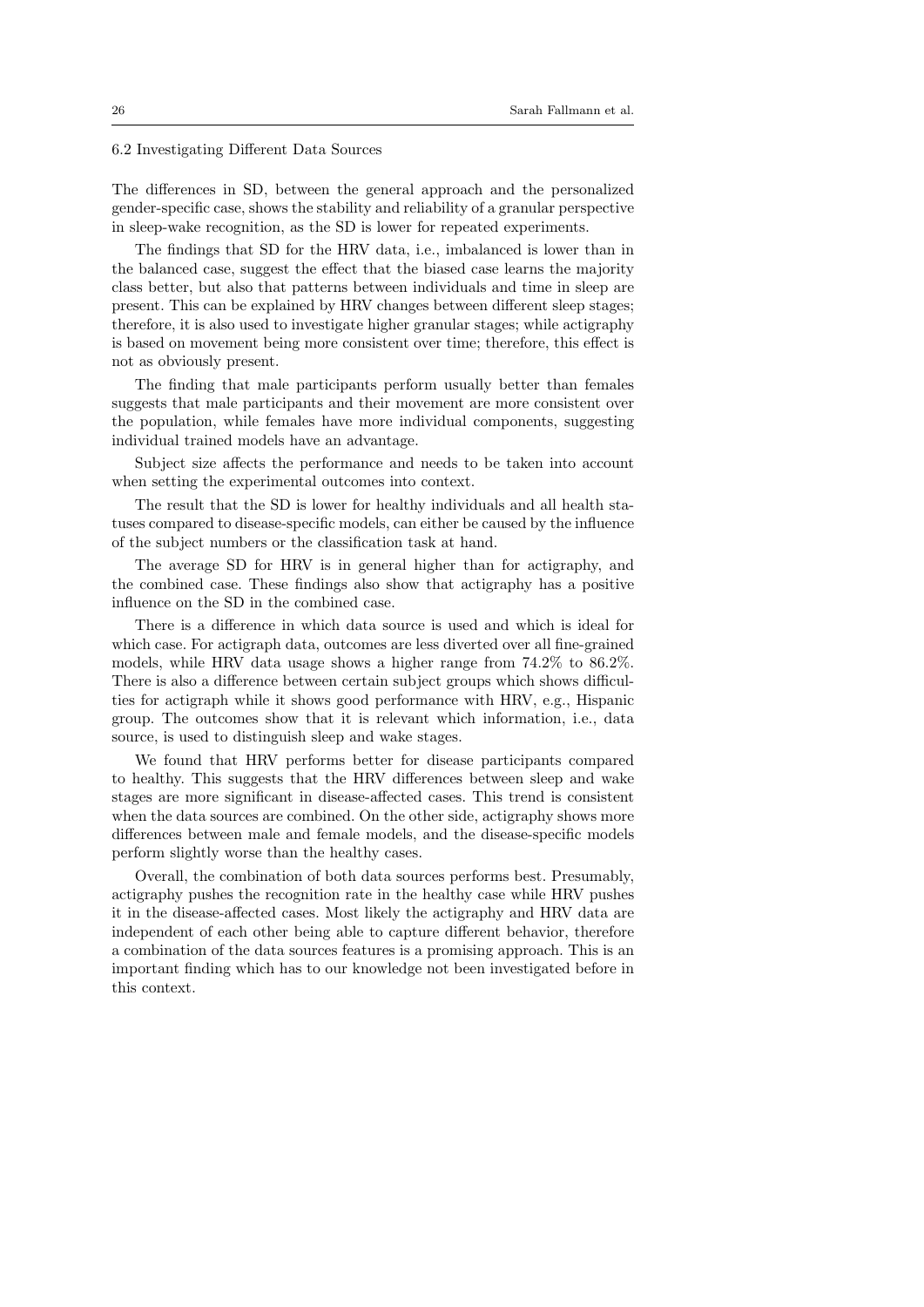# 6.3 Exploring Healthy and Disease-Affected Performance

In the explored experiments male and female groups are showing differences in performance for actigraphy data, which relates to the argument of consistent body movement over the male population mentioned before. For some disease groups sleep and wake episodes are more difficult to separate for females, e.g., the Hispanic group. This can be based on the smaller subject set (157) than in the male case (181), compare Table 2 or more likely based on existing underlying differences in sleep-wake patterns based on gender. This again makes the personalized fine-grained models an important solution for more reliable sleep-wake stage recognition.

Our investigation showed that individual trained models fine-grained on disease and health status are preferable. The best choice is to follow the proposed fine-grained sleep-wake behavior analysis approach, apart from this a disease model is preferred in HRV, and use case dependent models for actigraphy and the combined case.

#### 6.4 Comparison to Existing Methods

Our investigation is the only one provided in Table 3 which considers a balanced dataset for training (see figures 6 and 7); therefore, there is no majority class and subsequently, no bias is introduced. We also investigate, in a study on this subject, the combination of multiple data sources and the relevance of clinical history and personal information. As we saw in our investigations, multi-data sources are highly relevant, as influence factors affect sleep-stage pattern detection and different data sources have individual advantages which can be fused. We incorporate the highest number of individuals and the highest level of diversity while using repeated CV, which provides an accurate representation of the investigated population. We use sensors that are easy to apply at home and do not interfere much with the privacy of individuals; video recordings, used in studies like Liao and Yang [18], continue to raise privacy concerns. Characteristics of our validation data—fewer features and higher accuracy—make our HRV model a better choice than other methods, such as in [36]. Overall, we reach the highest Cohen's kappa value, 0.69, by using our fine-grained approach on gender and health statuses and combining two data sources. Many approaches test against just one technician, making that technician's style too influential [19]. We avoid the testing against just one technician's scoring by using a dataset scored by multiple technicians. The problem with one technician is, that they have individual styles and machinelearning algorithms learn them. This issue can be reduced by including scoring by multiple technicians and, therefore, potentially reduce variation in the trained models. A direct method would be to train one model per technician and combine the answers of the different models. However, the dataset provides an averaged scoring and, therefore, indirectly deals with the issue. In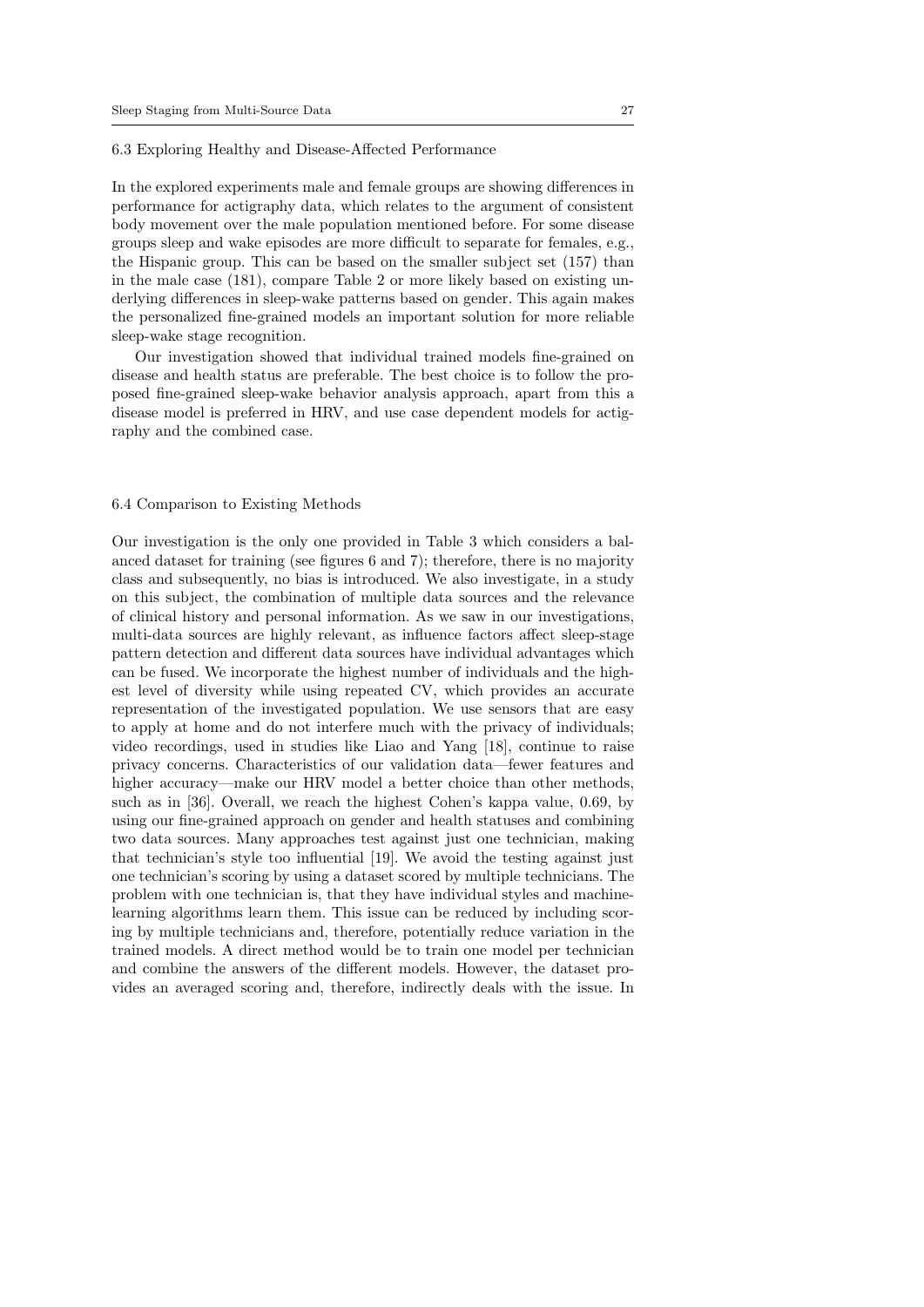addition, we investigate the combination of actigraphy and HRV as a means to enhance model accuracy, which was achieved.

Compared to other approaches, we simply use five features, one from actigraphy and four from light levels, and reach the highest  $\kappa$  result for a balanced dataset, but we do not reach the same accuracy rates. Usually, the higher accuracy rates were related to lower recall values, which is a drawback which we can overcome by more stable results. This gives us the impression that the larger and more diverse dataset used in our study influences the performance and, in turn, better represents the general population. Overall, a balanced dataset represents a realistic recognition rate but leads to a decrease in performance and higher variability in SD, such as in the original sleep-wake recognition model (see figures 6 and 7). However, our multi-source data learning approach for granular sleep-wake behavior detection adapts to these effects and provides comparable accuracy, improving when multiple data sources are available.

# 6.5 Personalized Sleep Parameter Extraction

The personalized sleep parameter extraction shows a better mean difference to the golden standard compared with the state-of-the-art method with static thresholds. It indicates that ideal thresholds need to be adapted for different personal factors. For example, sleep apnea and healthy individuals require different thresholds to represent the ground truth. Furthermore, the results show that our multi-source data learning approach for sleep-wake stages applied in a real-world application brings improvement in sleep parameter extraction. The variable threshold technique shows advantages in the Bland-Altman plot with a better fit but tends to underestimate the SOL. Especially, SOL from male participants can be improved by our method which is likely caused by the more consistent behavior of the sleep-wake patterns for the males, as also indicated in the sleep-wake recognition investigation. Overall, we can see that a personalized approach is necessary but still needs further analysis to fully investigate the best thresholds levels.

#### 6.6 Limitations

Limitations in our experiments are (1) the need of available medical history and genetic data, such as gender, (2) downsampling, (3) not considering comorbidity and (4) number of subjects vary and (5) HRV is calculated from ECG. Firstly, information from medical history and gender needs to be available for the basis of the granular adaptive approach. Secondly, when downsampling is performed, likely not all the data of the majority class are used even if repeated. To reach a balance in sleep and wake stages the majority class needs to be reduced. We did choose them randomly within ever repetition, and did not cover for already-used or not-used periods. Third, comorbidity is not considered in our approach; it may have an influence on the recognition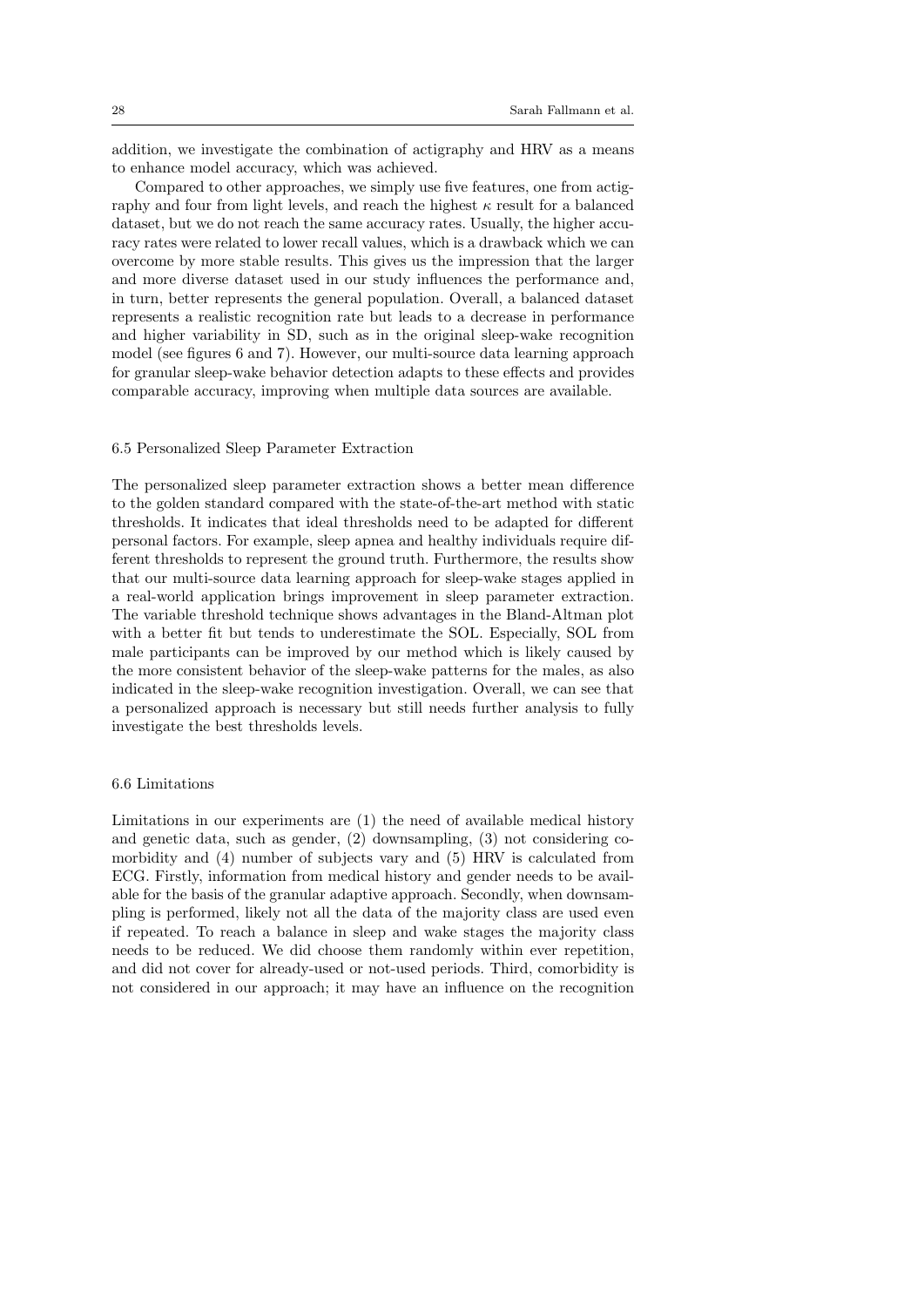rate that we are unaware of. Fourthly, as mentioned throughout the paper the number of subjects vary within the groups and differences in subject count can influence the performance. Fifthly, HRV features are extracted from ECG which has more contact points with the human body and therefore is considered less comfortable to monitor than with PPG. Monitoring PPG with pulse rate variability is a promising alternative to ECG for HRV feature extraction with good coherence [28].

# 6.7 Implications of Findings for Future Studies

We provided evidence that personalized models are an important direction for more reliable sleep-wake stage recognition and sleep parameter extraction.

These findings can influence future research on higher granular sleep stage investigation, as the incorporation of this knowledge can lead to new insights. This means the personalized approach has shown successful for sleep-wake stages and has the potential to show the same trends when sleep is divided by the guideline specific stages, e.g., N1, N2, N3, and REM. A potential research area is to investigate multiple two-class classification problems that would ultimately be fused together into an overall model. One would distinguish between REM from NREM sleep, one would distinguish between light (N1, N2) and deep sleep (N3); and one would distinguish between N1 and N2. This method includes multiple personalized models for pairs of sleep stages, each optimised for an individual problem.

Furthermore, the incorporation of multiple data sources suggests a promising direction for boosting recognition rates. Future research could look at new combinations of already-investigated data and potentially open up new avenues of investigation for sleep-wake classification.

The variable-threshold technique provides the possibility for personalized sleep health monitoring in a home environment which is reliable with less variation to the ground truth.

### 7 Conclusion

This paper introduces a multi-source data learning approach for granular adaptive sleep-wake pattern analysis adaptable to gender, race, and health-status information and accessible data sources. It describes in detail an AI-enabled sleep parameter extraction technique and the learning algorithms incorporating multi-source data features into the MLP model. The developed approach and methods are validated using HRV and actigraph data. The approach improves recognition rates for in-home usage, based on specification-dependent recognition. Furthermore, the combination of HRV and actigraph features can improve the recognition rate considerably, to match better with the gold standard of PSG. Using computational methods to assess and interpret available sleep behavior data is key for the development of predictive and personalized healthcare methods. As more individuals than ever are affected by sleep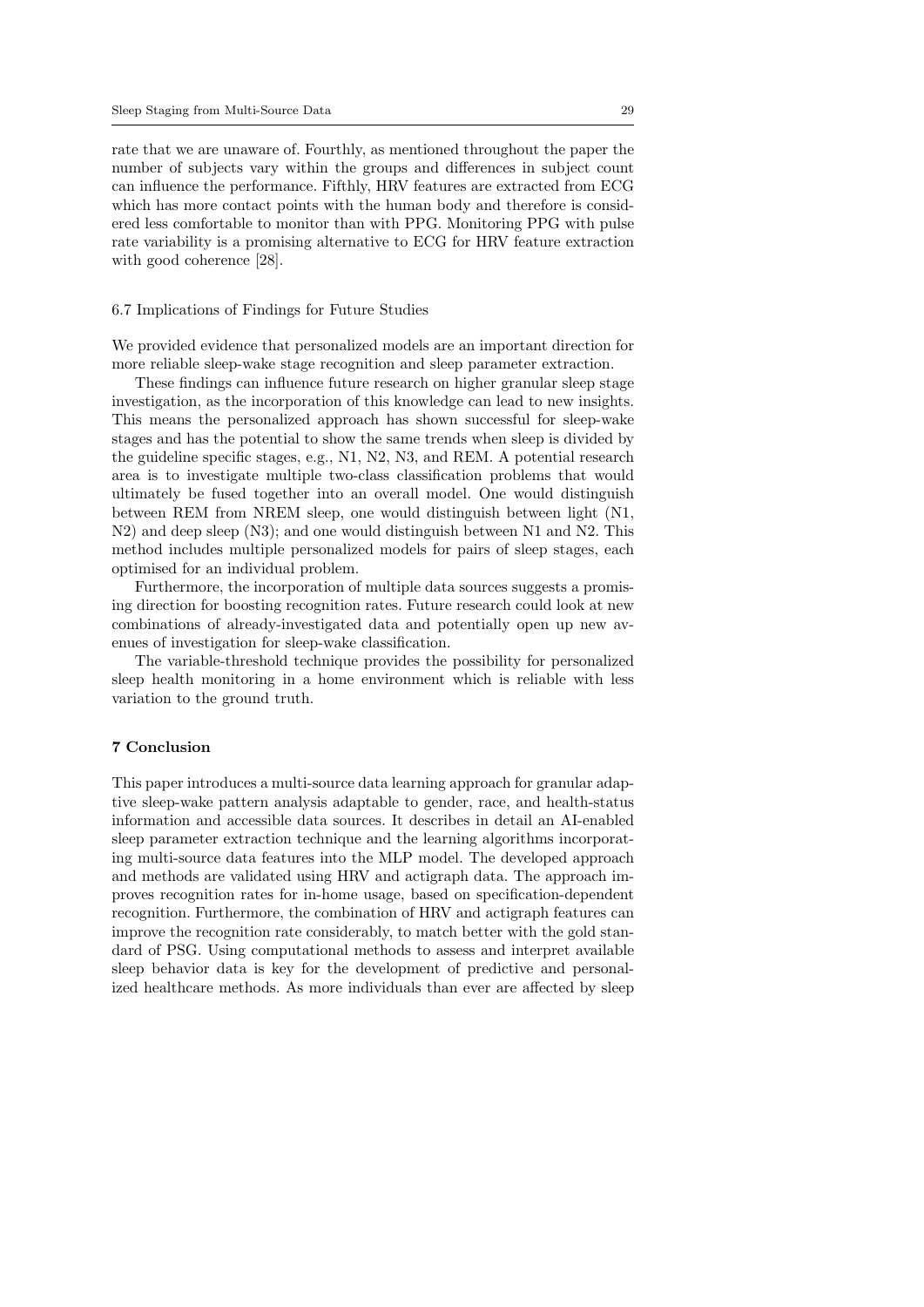problems, demand is rapidly increasing for home-based sleep assessment that delivers adequate, reliable, and personalized sleep evaluation.

# Acknowledgements

This work was supported by the European Union's Horizon 2020 research and innovation program under the Marie Skłodowska-Curie grant agreement No. 676157.

#### References

- 1. American Academy of Sleep Medicine: The AASM Manual for the Scoring of Sleep and Associated Events: Rules, Terminology and Technical Specifications. American Academy of Sleep Med. (2007)
- 2. Bhatia, N., Vandana: Survey of nearest neighbor techniques. ArXiv (2010). URL https: //arxiv.org/abs/1007.0085
- 3. Bild, D.E., Bluemke, D.A., Burke, G.L., Detrano, R., Diez Roux, A.V., Folsom, A.R., Greenland, P., JacobsJr., D.R., Kronmal, R., Liu, K., Nelson, J.C., O'Leary, D., Saad, M.F., Shea, S., Szklo, M., Tracy, R.P.: Multi-Ethnic Study of Atherosclerosis: Objectives and Design. Am. J. Epidemiol. 156(9), 871–881 (2002). DOI https://doi.org/10.1093/ aje/kwf113
- 4. Breiman, L.: Random forests. Machine Learning 45(1), 5–32 (2001). DOI https:// doi.org/10.1023/a:1010933404324
- 5. Chung, K.Y., Song, K., Shin, K., Sohn, J., Cho, S.H., Chang, J.H.: Noncontact sleep study by multi-modal sensor fusion. Sensors  $17(7)$ , 1–17 (2017). DOI https://doi.org/ 10.3390/s17071685
- 6. Crivello, A., Barsocchi, P., Girolami, M., Palumbo, F.: The meaning of sleep quality: A survey of available technologies. IEEE Access 7, 167374–167390 (2019). DOI https: //doi.org/10.1109/ACCESS.2019.2953835
- 7. Dafna, E., Tarasiuk, A., Zigel, Y.: Sleep staging using nocturnal sound analysis. Sci. Rep. 8 (2018). DOI https://doi.org/10.1038/s41598-018-31748-0
- 8. Fallmann, S., Chen, L.: Detecting chronic diseases from sleep-wake behaviour and clinical features. In: Proc. IEEE 5th Int. Conf. Syst. and Inform., pp. 1076–1084 (2018). DOI https://doi.org/10.1109/ICSAI.2018.8599388
- 9. Fallmann, S., Chen, L.: Computational sleep behavior analysis: A survey. IEEE Access 7, 142421–142440 (2019). DOI https://doi.org/10.1109/ACCESS.2019.2944801
- 10. Fallmann, S., Chen, L., Chen, F.: Fine-grained sleep-wake behaviour analysis. In: Proc. IEEE SmartWorld/SCALCOM/UIC/ATC/CBDCom/IOP/SCI, pp. 667–674 (2019). DOI https://doi.org/10.1109/SmartWorld-UIC-ATC-SCALCOM-IOP-SCI.2019.00150
- 11. Figueiro, M., Sahin, L., Roohan, C., Kalsher, M., Plitnick, B., Rea, M.: Effects of red light on sleep inertia. Nature and Science of Sleep Volume 11, 45–57 (2019). DOI https://doi.org/10.2147/NSS.S195563
- 12. Han, J., Kamber, M., Pei, J.: Data Mining: Concepts and Techniques, 3rd edn. Morgan Kaufmann Publishers Inc., San Francisco, CA (2011)
- 13. Ibàñez, V., Silva, J., Cauli, O.: A survey on sleep questionnaires and diaries. Sleep Medicine 42, 90–96 (2018). DOI https://doi.org/10.1016/j.sleep.2017.08.026
- 14. Johnson, D., Jackson, C., Williams, N., Alc´antara, C.: Are sleep patterns influenced by race/ethnicity – a marker of relative advantage or disadvantage? evidence to date. Nature and Science of Sleep Volume 11, 79–95 (2019). DOI https://doi.org/10.2147/ NSS.S169312
- 15. Khademi, A., El-Manzalawy, Y., Buxton, O.M., Honavar, V.: Toward personalized sleepwake prediction from actigraphy. In: Proc. IEEE EMBS Int. Conf. Biomed. Health Inform., pp. 414–417 (2018). DOI https://doi.org/10.1109/BHI.2018.8333456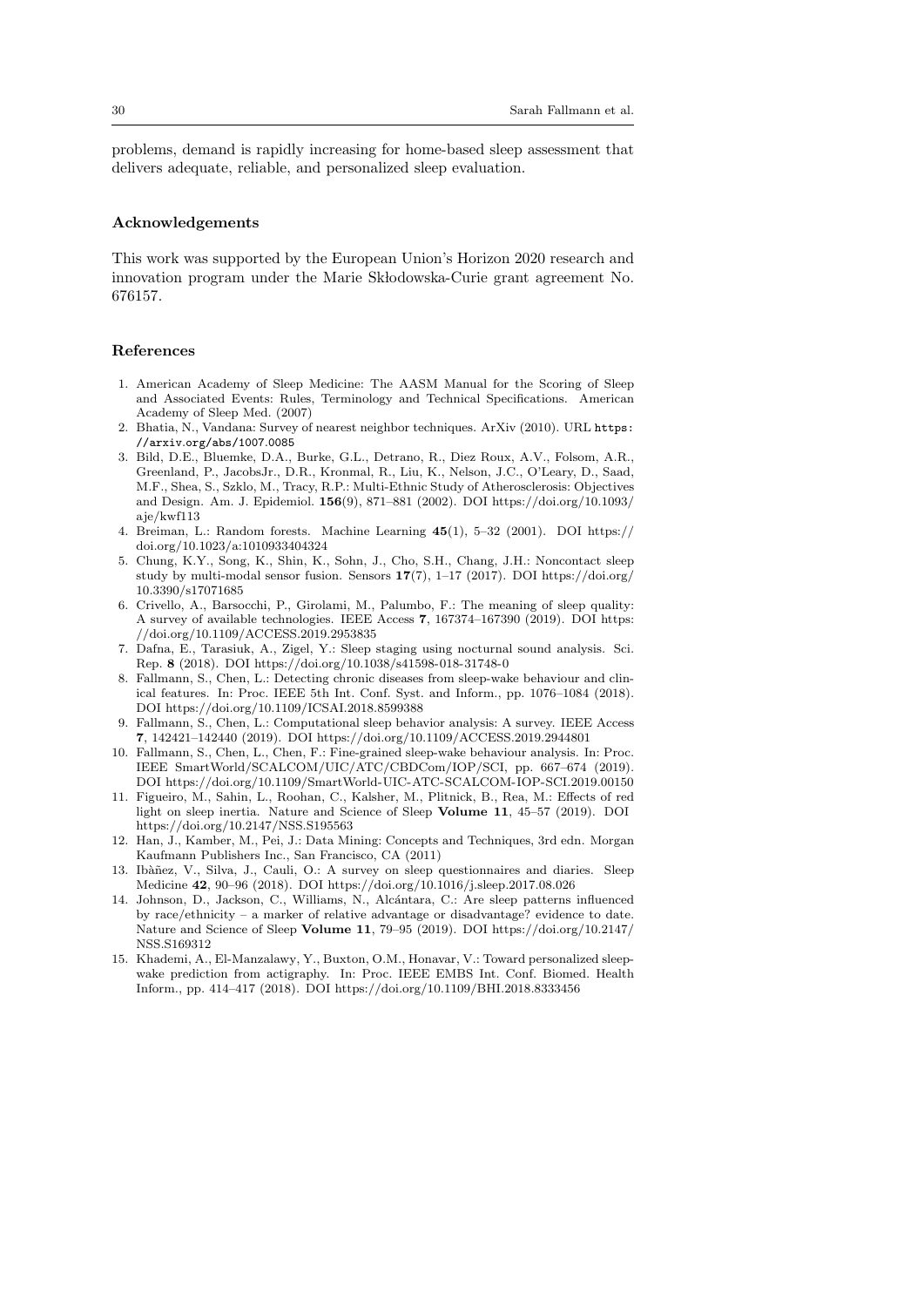- 16. Koushik, A., Amores, J., Maes, P.: Real-time sleep staging using deep learning on a smartphone for a wearable EEG. NIPS ML4H (2018). URL http://arxiv.org/abs/ 1811.10111
- 17. Kuo, C.E., Liu, Y.C., Chang, D.W., Young, C.P., Shaw, F.Z., Liang, S.F.: Development and Evaluation of a Wearable Device for Sleep Quality Assessment. IEEE Trans. Biomed. Eng. 64(7), 1547–1557 (2017). DOI https://doi.org/10.1109/ TBME.2016.2612938
- 18. Liao, W.H., Yang, C.M.: Video-based activity and movement pattern analysis in overnight sleep studies. In: Proc. 19th Int. Conf. Pattern Recognition, pp. 1–4 (2008). DOI https://doi.org/10.1109/ICPR.2008.4761635
- 19. Malafeev, A., Laptev, D., Bauer, S., Omlin, X., Wierzbicka, A., Wichniak, A., Jernajczyk, W., Riener, R., Buhmann, J., Achermann, P.: Automatic human sleep stage scoring using deep neural networks. Frontiers in Neuroscience  $12$ (November), 1–15 (2018). DOI https://doi.org/10.3389/fnins.2018.00781
- 20. Marcos, J.V., Hornero, R., Álvarez, D., del Campo, F., Zamarrón, C., López, M.: Utility of multilayer perceptron neural network classifiers in the diagnosis of the obstructive sleep apnoea syndrome from nocturnal oximetry. Computer Methods and Programs in Biomedicine 92(1), 79 – 89 (2008). DOI https://doi.org/10.1016/j.cmpb.2008.05.006
- 21. McDowell, A., Donnelly, M.P., Nugent, C.D., Galway, L., McGrath, M.J.: Addressing the challenges of sleep/wake class imbalance in bed based non-contact actigraphic recordings of sleep. In: Conf. Proc. IEEE Eng. Med. Biol. Soc., pp. 4654–4657 (2013). DOI https://doi.org/10.1109/EMBC.2013.6610585
- 22. Meltzer, L.J., Walsh, C.M., Peightal, A.A.: Comparison of actigraphy immobility rules with polysomnographic sleep onset latency in children and adolescents. Sleep and Breathing 19, 1415–1423 (2015). DOI https://doi.org/10.1007/s11325-015-1138-6
- 23. Meltzer, L.J., Westin, A.M.: A comparison of actigraphy scoring rules used in pediatric research. Sleep Medicine 12(8), 793 – 796 (2011). DOI https://doi.org/10.1016/ j.sleep.2011.03.011
- 24. Middelkoop, H., A Smilde-van den Doel, D., Neven, A., A. C. Kamphuisen, H., P Springer, C.: Subjective sleep characteristics of 1,485 males and females aged 50- 93: Effects of sex and age, and factors related to self-evaluated quality of sleep. The Journals of Gerontology. Series A, Biological sciences and medical sciences 51, 108–15 (1996). DOI https://doi.org/10.1093/gerona/51a.3.m108
- 25. National Sleep Research Resource: Multi-Ethnic Study of Atherosclerosis, HRV Analysis Overview. https://sleepdata.org/datasets/mesa/pages/hrv-analysis.md. Accessed: 2019-03-11
- 26. Newell, J., Mairesse, O., Verbanck, P., Neu, D.: Is a one-night stay in the lab really enough to conclude? First-night effect and night-to-night variability in polysomnographic recordings among different clinical population samples. Psychiatry Res. 200(2), 795–801 (2012). DOI https://doi.org/10.1016/j.psychres.2012.07.045
- 27. Parro, V., Valdo, L.: Sleep-wake detection using recurrence quantification analysis. Chaos 28(8), 085706 (2018). DOI https://doi.org/10.1063/1.5024692
- 28. Pinheiro, N., Couceiro, R., Henriques, J., Muehlsteff, J., Quintal, I., Gonçalves, L., Carvalho, P.: Can PPG be used for HRV analysis? In: Proc. 38th Ann. Int. Conf. IEEE Eng. Med. Biol. Soc., pp. 2945–2949 (2016). DOI https://doi.org/10.1109/ EMBC.2016.7591347
- 29. Rao, S., Ali, A.E., Cesar, P.: Deepsleep: A ballistocardiographic deep learning approach for classifying sleep stages. In: Adjunct Proceedings of the 2019 ACM International Joint Conference on Pervasive and Ubiquitous Computing and Proceedings of the 2019 ACM International Symposium on Wearable Computers, UbiComp/ISWC '19 Adjunct, p. 187–190. Association for Computing Machinery, New York, NY, USA (2019). DOI https://doi.org/10.1145/3341162.3343758
- 30. Rechtschaffen, A., Kales, A.: A Manual of Standardized Terminology, Techniques and Scoring System for Sleep Stages of Human Subjects. Nat. Inst. of Health Publication 204, 976–977 (1968)
- 31. Renevey, P., Delgado-Gonzalo, R., Lemkaddem, A., Proença, M., Lemay, M., Solà, J., Tarniceriu, A., Bertschi, M.: Optical wrist-worn device for sleep monitoring. In: Proc. EMBEC & NBC, pp. 615–618 (2017). DOI https://doi.org/10.1007/978-981-10-5122- 7 154